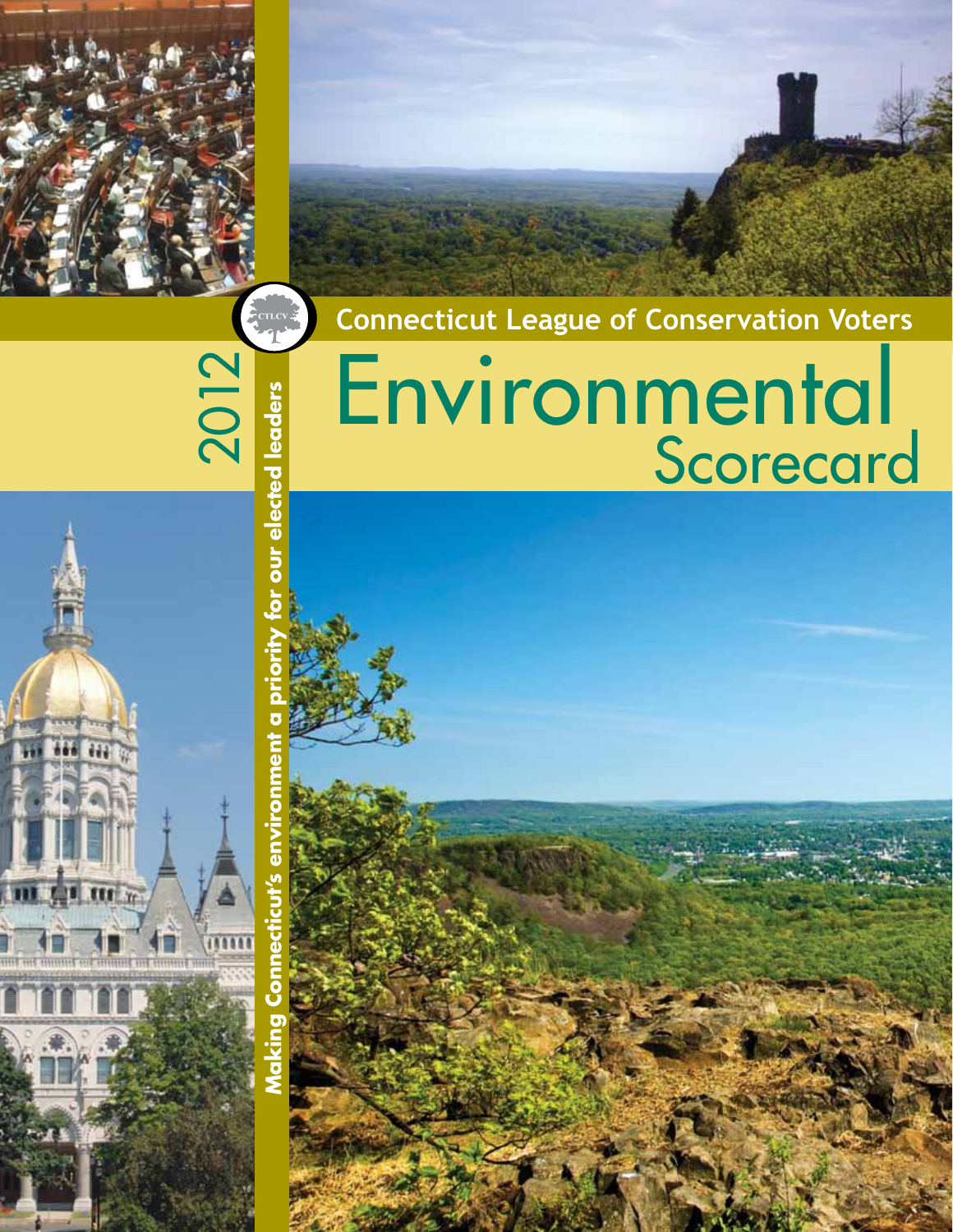#### **Connecticut League of Conservation Voters**

553 Farmington Avenue Hartford, CT 06032 Phone 860-236-5442 Email ctlcv@ctlcv.org Web www.ctlcv.org Follow us on Facebook



**Www.facebook.com/ctlcv** 

#### **Board of Directors**

Co-Chairs David Bingham G. Kenneth Bernhard Vice Chair Marguerite Purnell Treasurer Woody Bliss

David Anderson Tom Armstrong Joseph McGee Sue Merrow Margaret Miner Peter Moss Martha Phillips B. Holt Thrasher Lynn Werner

Julie Belaga Russell Brenneman

#### **Staff**

Lori Brown, Executive Director Kirsten Griebel, Education Program Director Patrick Shortell, Political Director Scott Tilden, Development Director Denice Brown, Administration

#### © July 2012, Connecticut League of Conservation Voters

Cover Photo Credits Connecticut Capitol Building: Jon Olson CT General Assembly: Patrick Shortell CT Landscapes: Christopher Davis

#### Interior Connecticut Landscapes Christopher Davis CPRdesignco LLC

Design by CPRdesignco LLC at www.cprdesignco.com

#### **Generous support for this Scorecard provided by**

Chuck Berg Barbara David Dan Levinson Kenneth Mountcastle

James Randel David Reuben Ann E. Sheffer William L. Scheffler

 Roger Leifer, Leifer Properties of Westport Sam Gault, LH Gault & Son, Inc.

We print a very limited number of Environmental Scorecards each year, and encourage readers to view this material on our website at www.ctlcv.org. This publication was printed with vegetable-based inks on elemental chlorine-free paper containing post-consumer recycled fiber.



### How To Use This Scorecard

See how your elected leaders voted on the environmental issues that matter most to you. The Connecticut League of Conservation Voters produces an Environmental Scorecard each year to shine a light on our elected officials. It will give you, the voter, information you need to know who's on your side.

#### Contact your legislators!

Visit www.ctlcv.org to look up your legislators. Then call, write, or email to let them know what you think about their votes in this Scorecard.

#### **METHODOLOGY**

CTLCV works with environmental groups around the state to identify their legislative priorities. Throughout the legislative session, we consult with these advocates to monitor and assist the progress of each piece of legislation.

CTLCV grades legislators on a 0% to 100% scale based on their votes on environmental bills as they are cast in committees, the House or the Senate.

We awarded 100% for each pro-environment vote cast, and 0% for each anti-environment vote. The final score shown in this document is the average of all selected votes. We do not currently score absences or abstentions. A blank space means there was no vote to score for that legislator on that bill.

This year, we have included each legislator's average lifetime score. While the most recent session reflects current positions on specific bills, watching the longer term trends and voting patterns of individual lawmakers can give a broader view of their priorities. All Scorecards from 2000 to 2012 can be found at www.ctlcv.org.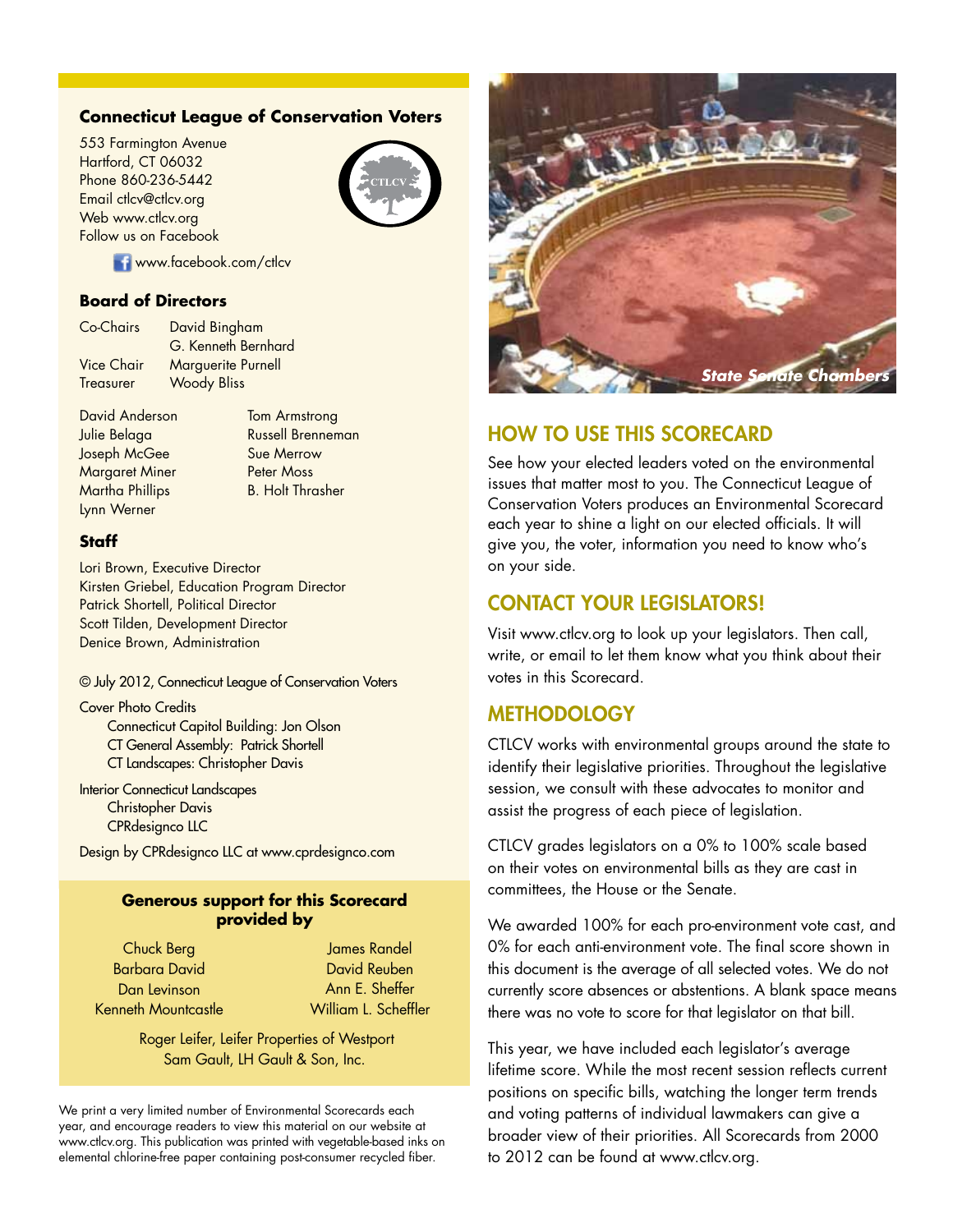# **SESSION IN REVIEW**

The League continues to be a watchdog and activist leader at the Capitol advocating for Connecticut's most important assets: the air we breathe, the water we drink and the landscapes we treasure and require. While the economy was the most urgent issue during this past legislative session, the League reminded state leaders that our environment cannot be sacrificed. We won important battles and lost a few. Our Scorecard will ensure that the Connecticut electorate is mindful of how their legislators voted on environmental issues that will have long-term consequences for Connecticut.

## G. Kenneth Bernhard, CTLCV Co-Chair David Bingham, CTLCV Co-Chair

## Good Team Effort

The environmental community began the 2010 and 2011 sessions embattled with a growing number of anti-environmental initiatives. The 2012 session opened with new efforts to undo environmental regulations as a way to address our ongoing economic crisis. We gathered our forces and fought back to stop all of these attacks, and even made considerable pro-environment progress.

CTLCV hired its first full time political director and took a more active approach to legislation on our Scorecard "watchlist" of key bills. The watchlist tracked pending legislation and was a precursor to the Scorecard. All bills on the watchlist had the potential to be scored as they progressed through the legislative committees, House and Senate.

We convened regular meetings at the Capitol with environmental leaders and their lobbyists, which helped us tackle issues as soon as they came up. We relied on our colleagues as experts on their specific bills. CTLCV devoted its resources to advancing their initiatives with lawmakers, and maintained a united front of advocates at the Capitol.

CTLCV also met several times with leaders of the Malloy Administration to discuss environmental issues and keep the door open to continue talks beyond the 2012 session.

*State Capitol Building*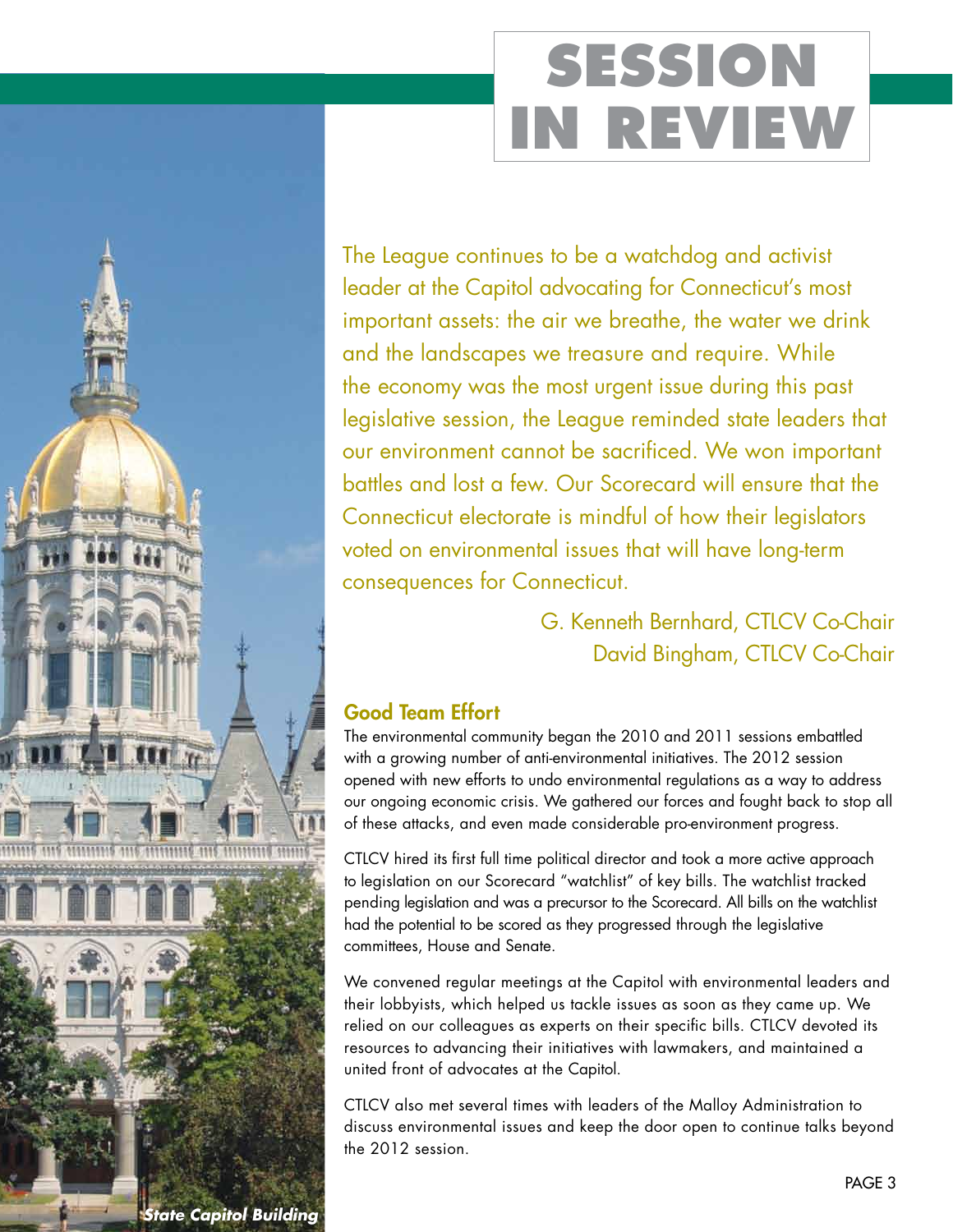

### The Legislature Showed Greater Commitment to the Environment in 2012

Legislators were more responsive to the concerns of environmental advocates this year than they were during the previous two legislative sessions. In the 2012 Session of the General Assembly, environmental concerns were prominent and often enjoyed bi-partisan support in committees where our bills were debated. CTLCV timed the distribution of alerts to specific legislative committees right before votes were taken. As a result, we had very positive votes and feedback from legislators on the Environment, Commerce, Judiciary, Public Health and Planning and Development committees. The alerts made clear CTLCV's position and informed legislators of the environmental impact of pending legislation. Meetings with top leadership in the House and Senate were essential in keeping environmental bills among their priorities.

## Legislative Results

By the end of session on May 9, four significant pro-environment bills were passed (three for water, one for open space). Opponents held up four pro-environment bills, and four more were caught in a legislative standoff between chambers when the clock ran out. We expect the unfinished business will be on our watchlist in 2013.

Twice as many anti-environment initiatives were proposed this year compared to previous years, but fortunately they were all defeated. Most notable were efforts to roll back current pesticide bans, weaken the Connecticut Environmental Protection Act, and reverse hard fought recreational liability protections.

Unexpected attacks involved tree cutting by eminent domain, automatic permit approvals by the Department of Energy and Environmental Protection (DEEP), and elimination of regulations based on cost/benefit analysis.

## Funding and Resources Remain the Biggest Obstacles to Progress

It is hard to make progress beyond regulatory reform and good policies without the money to implement those policies. Funding is the true test of commitment to our environment, and is an important focus for all environmental efforts in Connecticut. From an economic standpoint, there is a big return on investment in parks and open space: \$1 invested returns \$38 to state coffers (*study by Connecticut Center for Economic Analysis*). If our state leaders do not invest in our environment, we could just as easily lose the gains we have made. We applaud the legislature and administration for maintaining funding levels for the Clean Water Fund and the Community Investment Act, and for restoring \$65,000 to the Connecticut Greenway Council.

By contrast, we again saw cuts to the DEEP budget for the 2012-2013 fiscal years—a consistent trend over the last two decades. This year, another \$500,000 was taken from DEEP's Environmental Conservation budget, with a total of \$8 million taken from the agency's bottom line.

Furthermore, there were efforts to remove conservation functions and money from DEEP and move them to the Department of Agriculture, an agency with a very different mission regarding natural resources. Legislators transferred \$90,000 for invasive plants programs and \$100,000 for lobster restoration away from DEEP this year. This money shell game does not address the serious shortfall of conservation funding in our state.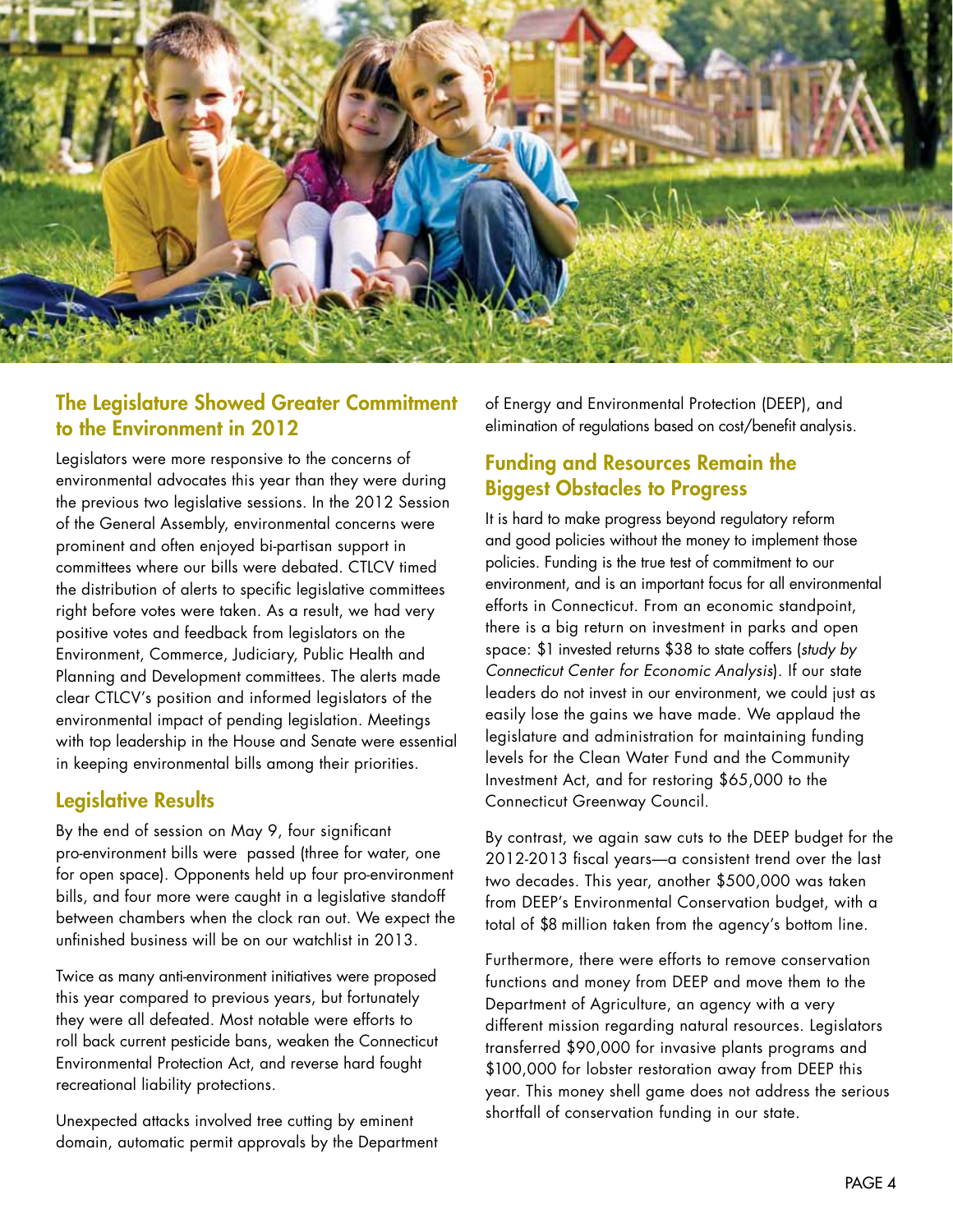## **2012 Legislative Session**

## Good Bills That Passed

- 88 Sewage Pollution Right to Know: public right to know bill that helps towns and the public deal with sewage spills
- 347 Open Space Plan: launches a long overdue prioritization of conservation lands based on real time data
- 376 Coastal Zone Management: shoreline development will have to take into account sea level rise and consider environmental alternatives to flood control
- 440 Phosphorus Reduction: helps address a compliance battle between EPA and Connecticut towns, and reduces phosphorus in water

## Unfinished Business

- 5334 Water Conservation Incentives
	- 89 Mattress Recycling
- 111 Vulnerable Users: smart growth issue
- 84 Outdoor Wood Furnaces
- 5121 Pesticides Preemption: enable towns to ban certain pesticides
- 274 Chemicals of Concern for Children
- 92 Safe Pharmaceutical Disposal
- 5117 GMO Labeling of Genetically Engineered Foods
	- n/a Community Redevelopment and Conservation Act (aka the "Green Fund")

## Bad Bills That Were Killed

- 343 Weaken Environmental Protection Act
- 445 Repeal Recreational Liability Law
- 447 Cell Towers in Parks
- 5155 Repeal pesticide ban on school grounds preschool through grade 8
- 5551 Tree Cutting by Eminent Domain
- 390 Cost/Benefit Review to Repeal Regulations
- 5465 Automatic Permit Approvals by DEEP
- 5120 Transfer DEEP Conservation Functions to Agriculture Department



**Visit our website at www.ctlcv.org**

## Department of Energy & Environmental Protection (DEEP)

DEEP had to devote significant attention to getting a third, new energy branch of the department geared up, and the effort has been rocky. Clean energy made some progress this year during a Special Sesssion held on June 12. Several key energy initiatives that failed during the regular session were passed as part of an omnibus budget implementer bill. The new law will 1) expand energy efficiency audit programs to customers using oil heat, 2) create a new Property Assessed Clean Energy program (PACE) to incentivize commercial property owners to invest in efficiency and renewable energy improvements, and 3) allow the Clean Energy Finance and Investment Authority to issue \$50 million in new bonds to fund energy programs.

Many felt that attention to energy detracted from support for the Environmental Conservation and Environmental Quality branches of DEEP. One significant exception was the phosphorus bill, where DEEP and advocates worked closely together to ensure a good negotiated result with the regulated community.

The Malloy Administration and the legislature are heavily into agency "transformation." This typically means outsourcing regulatory oversight and authorizing consultants hired by private people to certify compliance with the law. Most of these legislative recommendations were deferred to 2013. It is important that the enforcement of environmental regulations be undertaken by neutral, competent government personnel, and not by hand-picked contractors paid by the regulated entities.

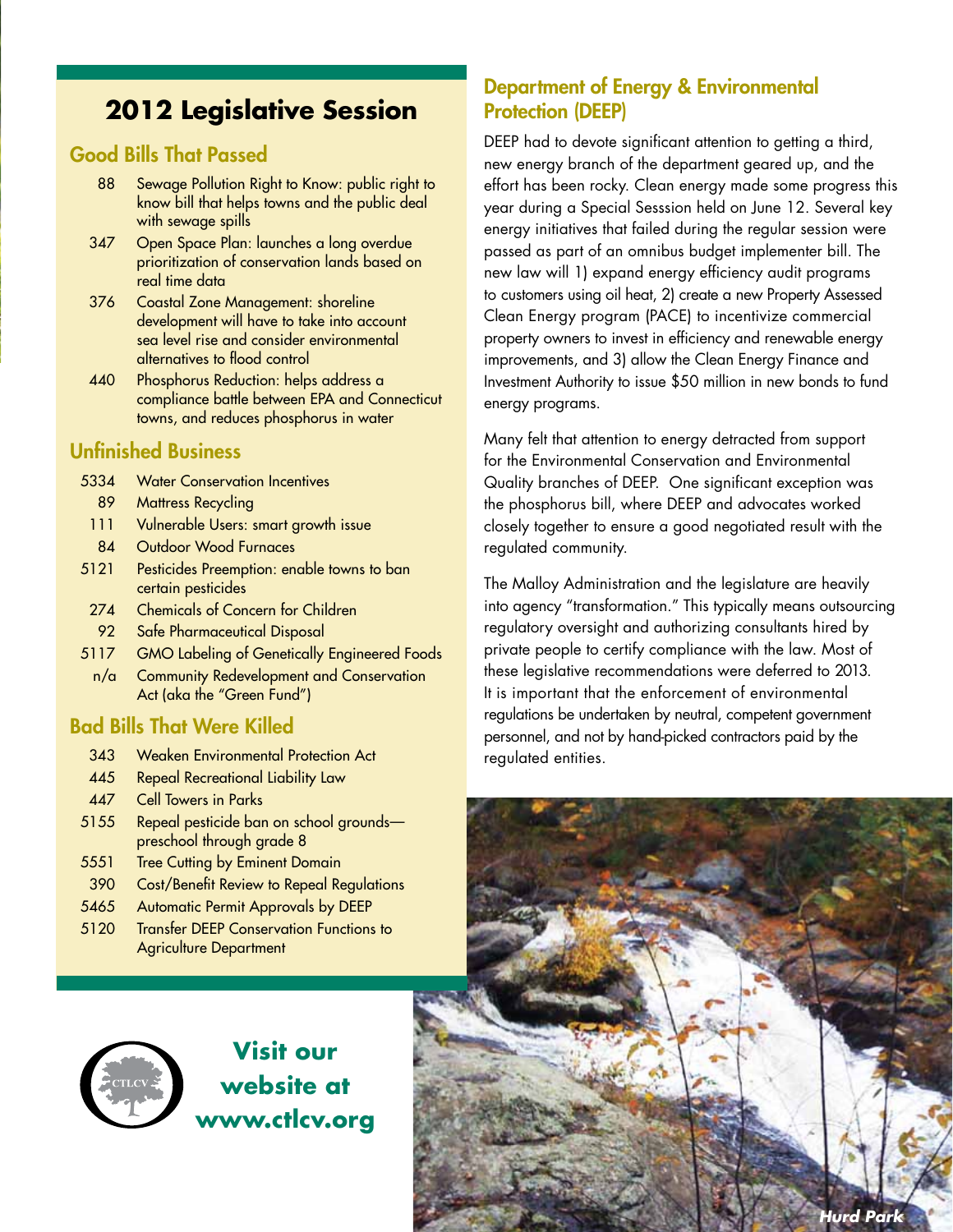## **SENATE Scores**

**Committee abbreviations:** ET: Energy & Technology; TR: Transportation; PH: Public Health; PD: Planning & Development; JUD: Judiciary; GL: General Law; AP: Appropriations

| <b>COMMITTEE</b>      |                    |                          |                                                |                                      |                                                      |                                                                 |                                                     |                                       | <b>ENVIRONMENT</b>                            |                                                  |                                                      |                                          |                                         |                                                          |                                           | ET                                                            | TR PH                            |                                                    |                                                        | PD                                    |                                                 |                                                                     | <b>JUD</b>                       |                                                      | <b>GL</b>                                       |                                                  | AP                                        |                                        |                                                   |                                      | <b>SENATE</b>                      |                                    |                                                                                                                 |                                                                          |                |                |
|-----------------------|--------------------|--------------------------|------------------------------------------------|--------------------------------------|------------------------------------------------------|-----------------------------------------------------------------|-----------------------------------------------------|---------------------------------------|-----------------------------------------------|--------------------------------------------------|------------------------------------------------------|------------------------------------------|-----------------------------------------|----------------------------------------------------------|-------------------------------------------|---------------------------------------------------------------|----------------------------------|----------------------------------------------------|--------------------------------------------------------|---------------------------------------|-------------------------------------------------|---------------------------------------------------------------------|----------------------------------|------------------------------------------------------|-------------------------------------------------|--------------------------------------------------|-------------------------------------------|----------------------------------------|---------------------------------------------------|--------------------------------------|------------------------------------|------------------------------------|-----------------------------------------------------------------------------------------------------------------|--------------------------------------------------------------------------|----------------|----------------|
|                       | 2012 OVERALL SCORE | <b>SCORE</b><br>LIFETIME | SB 88 Sewage Pollution Right to Know (3/14/12) | 89 Mattress Recycling (3/14/12)<br>æ | (3/21/12)<br>Safe Pharmaceutical Disposal<br>92<br>ஜ | Lawn Fertilizer (3/23/12)<br>$\equiv$<br>Phosphorus<br>254<br>æ | (4/19/12)<br>Concern<br>Chemicals of High<br>SB 274 | Open Space Plan (3/21/12)<br>347<br>æ | Conservation (3/21/12)<br><b>SB 348 Water</b> | Zone Management (3/21/12)<br>Coastal<br>376<br>æ | Water (4/19/12)<br>⊒.<br>SB 440 Phosphorus Reduction | 5117 GMO Labeling (3/21/12)<br>$\hat{E}$ | HB 5121 Pesticides Preemption (3/21/12) | Amendment B (3/21/12)<br>5121<br>$\overline{\mathbf{f}}$ | HB 5128 Coastal Zone Management (3/23/12) | SB 415 Oil Efficiency/H <sub>2</sub> O Conservation (3/28/12) | SB 111 Vulnerable User (3/14/12) | Concern (3/26/12)<br>Chemicals of High<br>274<br>æ | Environ. Protection Act Rollback (3/23/12)<br>343<br>æ | 348 Water Conservation (4/20/12)<br>æ | 6/12 <br>Coastal Zone Management (4/1<br>SB 376 | Rollback (2/24/12)<br>55 Pesticide<br>57<br>$\overline{\mathbf{f}}$ | SB 111 Vulnerable User (3/28/12) | Environ. Protection Act Rollback (4/19/12)<br>SB 343 | Safe Pharmaceutical Disposal (4/19/12)<br>SB 92 | Concern (4/26/12)<br>Chemicals of High<br>SB 274 | Space Plan (4/13/12)<br>Open<br>347<br>SB | Outdoor Wood Furnace (5/4/12)<br>SB 84 | Sewage Pollution Right to Know (4/11/12)<br>SB 88 | Recycling (5/2/12)<br>SB 89 Mattress | Vulnerable User (5/2/12)<br>SB 111 | Open Space Plan (5/2/12)<br>SB 347 | Coastal Zone Management (5/4/12)<br>SB 376                                                                      | Water (5/8/12)<br>⊇.<br>Reduction<br>Phosphorus<br>440<br>$\mathfrak{B}$ | <b>POINTS</b>  | VOTES          |
| Boucher (R)           | 100%               | 74%                      |                                                |                                      |                                                      |                                                                 |                                                     |                                       |                                               |                                                  |                                                      |                                          |                                         |                                                          |                                           |                                                               |                                  |                                                    |                                                        |                                       |                                                 |                                                                     |                                  |                                                      |                                                 |                                                  |                                           | 1                                      |                                                   |                                      | -1                                 | -1                                 | -1                                                                                                              | - 1                                                                      | 8              | 8              |
| Bye (D)               | 100%               | 87%                      |                                                |                                      |                                                      |                                                                 |                                                     |                                       |                                               |                                                  |                                                      |                                          |                                         |                                                          |                                           |                                                               |                                  |                                                    |                                                        |                                       |                                                 |                                                                     | 1                                | $\pm$ 1                                              |                                                 |                                                  |                                           |                                        |                                                   |                                      |                                    |                                    |                                                                                                                 |                                                                          | 9              | 9              |
| Cassano (D)           | 75%                | 69%                      |                                                |                                      |                                                      |                                                                 |                                                     |                                       |                                               |                                                  |                                                      |                                          |                                         |                                                          |                                           |                                                               | 1                                |                                                    | 0                                                      | $\overline{1}$                        | $\mathsf{O}\xspace$                             | $\frac{1}{2}$ 0                                                     |                                  |                                                      |                                                 |                                                  |                                           |                                        |                                                   |                                      |                                    |                                    |                                                                                                                 |                                                                          | 9              | 12             |
| Coleman (D)           | 75%                | 91%                      |                                                |                                      |                                                      |                                                                 |                                                     |                                       |                                               |                                                  |                                                      |                                          |                                         |                                                          |                                           |                                                               |                                  |                                                    | 0                                                      | ΕT                                    | $\pmb{0}$                                       | $\mathbf 0$                                                         |                                  |                                                      |                                                 |                                                  |                                           |                                        |                                                   |                                      |                                    |                                    | -1                                                                                                              |                                                                          | 9              | 12             |
| Crisco (D)            | 100%               | 89%                      |                                                |                                      |                                                      |                                                                 |                                                     |                                       |                                               |                                                  |                                                      |                                          |                                         |                                                          |                                           |                                                               |                                  |                                                    |                                                        |                                       |                                                 |                                                                     |                                  |                                                      |                                                 |                                                  |                                           | 1                                      |                                                   |                                      |                                    |                                    | $\mathbf{1}$                                                                                                    | -1                                                                       | 7              | 7              |
| Daily (D)             | 100%               | 88%                      |                                                |                                      |                                                      |                                                                 |                                                     |                                       |                                               |                                                  |                                                      |                                          |                                         |                                                          |                                           |                                                               |                                  |                                                    |                                                        |                                       |                                                 |                                                                     |                                  |                                                      |                                                 |                                                  |                                           |                                        |                                                   |                                      | -1                                 | -1                                 | $\pm 1$                                                                                                         | ÷ 1.                                                                     | 6              | 6              |
| Doyle (D)             | 82%                | 84%                      |                                                |                                      |                                                      |                                                                 |                                                     |                                       |                                               |                                                  |                                                      |                                          |                                         |                                                          |                                           |                                                               |                                  |                                                    |                                                        |                                       |                                                 |                                                                     | 1                                | $\mathbf 0$                                          | $\mathsf{O}\xspace$                             | ÷ 1                                              |                                           | 1                                      |                                                   |                                      |                                    |                                    |                                                                                                                 |                                                                          | 9              | 11             |
| Duff (D)              | 100%               | 90%                      |                                                |                                      |                                                      |                                                                 |                                                     |                                       |                                               |                                                  |                                                      |                                          |                                         |                                                          |                                           | 1                                                             | $\mathbf{1}$                     |                                                    |                                                        |                                       |                                                 |                                                                     |                                  |                                                      |                                                 |                                                  | -1                                        |                                        |                                                   |                                      |                                    |                                    | -1                                                                                                              |                                                                          | 10             | $ 10\rangle$   |
| Fasano (R)            | 82%                | 81%                      |                                                |                                      |                                                      |                                                                 |                                                     |                                       |                                               |                                                  |                                                      |                                          |                                         |                                                          |                                           |                                                               |                                  |                                                    | 0                                                      | i 1                                   | 0                                               | ÷ 1                                                                 |                                  |                                                      |                                                 |                                                  |                                           | -1                                     |                                                   | -1                                   | -1                                 | -1                                 | -1                                                                                                              |                                                                          | 9              | 11             |
| Fonfara (D)           | 100%               | 93%                      |                                                |                                      |                                                      |                                                                 |                                                     |                                       |                                               |                                                  |                                                      |                                          |                                         |                                                          |                                           | 1                                                             |                                  |                                                    |                                                        |                                       |                                                 |                                                                     |                                  |                                                      |                                                 |                                                  |                                           |                                        |                                                   |                                      |                                    |                                    | -1                                                                                                              |                                                                          | 8              | 8              |
| Frantz (R)            | 75%                | 65%                      |                                                |                                      |                                                      |                                                                 |                                                     |                                       |                                               |                                                  |                                                      |                                          |                                         |                                                          |                                           |                                                               | $\mathbf 0$                      |                                                    |                                                        |                                       |                                                 |                                                                     |                                  |                                                      |                                                 |                                                  |                                           |                                        |                                                   | $\mathbf 0$                          |                                    |                                    | -1                                                                                                              | $\pm$ 1                                                                  | 6              | 8              |
| Gerratana (D)         | 90%                | 84%                      |                                                |                                      |                                                      |                                                                 |                                                     |                                       |                                               |                                                  |                                                      |                                          |                                         |                                                          |                                           |                                                               |                                  | $\mathbf{1}$                                       |                                                        |                                       |                                                 |                                                                     | 1                                | $\mathbf 0$                                          |                                                 |                                                  |                                           |                                        |                                                   |                                      |                                    |                                    |                                                                                                                 |                                                                          | 9              | 10             |
| Gomes (D)             | 90%                | 90%                      |                                                |                                      |                                                      |                                                                 |                                                     |                                       |                                               |                                                  |                                                      |                                          |                                         |                                                          |                                           |                                                               |                                  |                                                    |                                                        |                                       |                                                 |                                                                     | 1                                | $\mathbf 0$                                          |                                                 |                                                  | -1                                        | 1                                      | -1                                                |                                      |                                    | -1                                 | $\pm$ 1                                                                                                         | ÷ 1.                                                                     | 9              | 10             |
| Guglielmo (R)         | 100%               | 84%                      |                                                |                                      |                                                      |                                                                 |                                                     |                                       |                                               |                                                  |                                                      |                                          |                                         |                                                          |                                           |                                                               |                                  |                                                    |                                                        |                                       |                                                 |                                                                     |                                  |                                                      |                                                 |                                                  |                                           | 1                                      |                                                   |                                      | -1                                 | -1                                 | -1                                                                                                              | ÷ 1                                                                      | 7              | 7              |
| Harp (D)              | 100%               | 94%                      |                                                |                                      |                                                      |                                                                 |                                                     |                                       |                                               |                                                  |                                                      |                                          |                                         |                                                          |                                           |                                                               |                                  |                                                    |                                                        |                                       |                                                 |                                                                     |                                  |                                                      |                                                 |                                                  | -1                                        |                                        |                                                   |                                      |                                    |                                    |                                                                                                                 |                                                                          | 8              | 8              |
| Hartley (D)           | 100%               | 84%                      |                                                |                                      |                                                      |                                                                 |                                                     |                                       |                                               |                                                  |                                                      |                                          |                                         |                                                          |                                           |                                                               |                                  | $\Omega$                                           |                                                        |                                       |                                                 |                                                                     |                                  |                                                      |                                                 |                                                  |                                           |                                        |                                                   |                                      | -1                                 | : 1                                | -1                                                                                                              |                                                                          | 8              | 8              |
| Kane (R)<br>Kelly (R) | 78%                | 85%<br>75%               |                                                |                                      |                                                      |                                                                 |                                                     |                                       |                                               |                                                  |                                                      |                                          |                                         |                                                          |                                           |                                                               |                                  |                                                    |                                                        |                                       |                                                 |                                                                     |                                  |                                                      |                                                 |                                                  | -1                                        | 1                                      |                                                   | 0                                    | ÷ 1.                               | -1                                 | -1<br>$\pm 1$                                                                                                   |                                                                          | 7<br>7         | 9<br>7         |
| Kissel (R)            | 100%<br>73%        | 82%                      |                                                |                                      |                                                      |                                                                 |                                                     |                                       |                                               |                                                  |                                                      |                                          |                                         |                                                          |                                           |                                                               |                                  |                                                    |                                                        |                                       |                                                 |                                                                     | $\mathbf{1}$                     | $\mathbf 0$                                          | $\mathsf{O}\xspace$                             | $\frac{1}{2}$ 0                                  |                                           | $\mathbf{1}$                           | $\pm 1$                                           | -1<br>$\pm 1$                        | ± 1.                               | 1 I                                |                                                                                                                 |                                                                          | 8              | 11             |
| LeBeau (D)            | 100%               | 87%                      |                                                |                                      |                                                      |                                                                 |                                                     |                                       |                                               |                                                  |                                                      |                                          |                                         |                                                          |                                           |                                                               |                                  |                                                    |                                                        |                                       |                                                 |                                                                     |                                  |                                                      |                                                 |                                                  |                                           | $\mathbf{1}$                           | $\pm 1$                                           | $\pm 1$                              | $\pm 1$                            | $\pm 1$                            | $+1+1$                                                                                                          |                                                                          | 7              | 7              |
| Leone (D)             | 90%                | 84%                      |                                                |                                      |                                                      |                                                                 |                                                     |                                       |                                               |                                                  |                                                      |                                          |                                         |                                                          |                                           |                                                               | $\mathbf{1}$                     |                                                    |                                                        |                                       |                                                 |                                                                     |                                  |                                                      | 0                                               | $\pm$ 1                                          |                                           | 1                                      | $\pm 1$                                           | $\pm$ 1                              | ÷ 1.                               | ÷ 1                                | ÷ 1.                                                                                                            | -91                                                                      | 9              | 10             |
| Looney (D)            | 100%               | 91%                      |                                                |                                      |                                                      |                                                                 |                                                     |                                       |                                               |                                                  |                                                      |                                          |                                         |                                                          |                                           |                                                               |                                  |                                                    |                                                        |                                       |                                                 |                                                                     |                                  |                                                      |                                                 |                                                  |                                           |                                        | 1:1:1                                             |                                      | ÷ 1.                               | $\pm$ 1                            | 3 I 3 I                                                                                                         |                                                                          | 7              | 7              |
| Markley (R)           | 88%                | 94%                      |                                                |                                      |                                                      |                                                                 |                                                     |                                       |                                               |                                                  |                                                      |                                          |                                         |                                                          |                                           |                                                               |                                  |                                                    |                                                        |                                       |                                                 |                                                                     |                                  |                                                      |                                                 |                                                  | $\mathbf{1}$                              | $\mathbf{1}$                           | $\pm 1$                                           | $\vdots$ 0                           | $\pm 1$                            | $\pm 1$                            | 414 L                                                                                                           |                                                                          | $\overline{7}$ | 8              |
| Maynard (D)           | 90%                | 80%                      | -1                                             | $\pm 1$                              | $\pm 1$                                              | ÷<br>$\mathbf{1}$                                               | $\mathbf 0$                                         | $\pm 1$                               | $\pm$ 1                                       | 1:                                               | $\mathbf 0$                                          | i 1                                      | -1                                      |                                                          | i 1                                       |                                                               | $\mathbf{1}$                     |                                                    |                                                        |                                       |                                                 |                                                                     |                                  |                                                      |                                                 |                                                  |                                           | $\mathbf{1}$                           | $\pm 1$                                           | $\pm$ 1                              | $\pm$ 1                            | $\pm 1$                            | $+1+1$                                                                                                          |                                                                          | 18             | $ 20\rangle$   |
| McKinney (R)          | 100%               | 86%                      |                                                |                                      |                                                      |                                                                 |                                                     |                                       |                                               |                                                  |                                                      |                                          |                                         |                                                          |                                           |                                                               |                                  |                                                    |                                                        |                                       |                                                 |                                                                     |                                  |                                                      |                                                 |                                                  |                                           | $\mathbf{1}$                           | 3 I 3 I                                           |                                      | $\pm 1$                            | $\pm$ 1                            | 3 I 3 I                                                                                                         |                                                                          | 7              | 7              |
| McLachlan (R)         | 90%                | 79%                      |                                                |                                      |                                                      |                                                                 |                                                     |                                       |                                               |                                                  |                                                      |                                          |                                         |                                                          |                                           |                                                               | $\mathbf{1}$                     |                                                    |                                                        |                                       |                                                 |                                                                     | $\mathbf{1}$                     | $\mathbf 0$                                          |                                                 |                                                  |                                           | 1                                      | $\mathbf{1}$                                      | $\pm 1$                              | $\pm$ 1.                           | $\pm$ 1                            | 3 I 3 I                                                                                                         |                                                                          | 9              | 10             |
| Meyer (D)             | 100%               | 93%                      |                                                |                                      |                                                      |                                                                 |                                                     |                                       |                                               |                                                  |                                                      | Ŧ                                        |                                         |                                                          |                                           |                                                               |                                  |                                                    |                                                        |                                       |                                                 |                                                                     | $\mathbf{1}$                     | $\pm$ 1                                              |                                                 |                                                  |                                           | $\mathbf{1}$                           | $+1+1$                                            |                                      | $\pm 1$                            | $\pm 1$                            | 414 L                                                                                                           |                                                                          | 22             | 22             |
| Musto (D)             | 89%                | 86%                      |                                                |                                      |                                                      |                                                                 |                                                     |                                       |                                               |                                                  |                                                      |                                          |                                         |                                                          |                                           |                                                               |                                  |                                                    |                                                        |                                       |                                                 |                                                                     |                                  |                                                      | 0:1                                             |                                                  |                                           | $\mathbf{1}$                           | 44 H H                                            |                                      | $\pm 1$                            |                                    | $\frac{1}{2}$ 1 $\frac{1}{2}$ 1 $\frac{1}{2}$ 1                                                                 |                                                                          | 8              | $\overline{9}$ |
| Prague (D)            | 100%               | 95%                      |                                                |                                      |                                                      |                                                                 |                                                     |                                       |                                               |                                                  |                                                      |                                          |                                         |                                                          |                                           |                                                               |                                  | $\mathbf{1}$                                       |                                                        |                                       |                                                 |                                                                     |                                  |                                                      |                                                 |                                                  |                                           |                                        | $\mathbf{1}$                                      | $\mathbf{1}$                         | ÷ 1.                               | -1                                 |                                                                                                                 | $\mathbf{1}$                                                             | 7              | 7              |
| Roraback (R)          | 85%                | 90%                      |                                                | $\pm$ 1                              | $\pm$ 1                                              |                                                                 | 0                                                   | ΞI                                    |                                               | 0                                                | 0                                                    | E 1.                                     | -1                                      |                                                          | $\overline{1}$                            |                                                               |                                  |                                                    |                                                        |                                       |                                                 |                                                                     | 1                                | $\pm$ 1                                              |                                                 |                                                  |                                           | $\mathbf{1}$                           | 4141                                              |                                      | $\pm 1$                            | $\pm 1$                            | $-1111$                                                                                                         |                                                                          | 17             | $ 20\rangle$   |
| Slossberg (D)         | 100%               | 85%                      |                                                |                                      |                                                      |                                                                 |                                                     |                                       |                                               |                                                  |                                                      |                                          |                                         |                                                          |                                           |                                                               |                                  | $\overline{1}$                                     |                                                        |                                       |                                                 |                                                                     |                                  |                                                      |                                                 |                                                  |                                           | -1                                     | $\mathbf{1}$                                      | $\pm 1$                              | $\pm 1$                            | $\pm 1$                            | $\pm 1 \pm 1$                                                                                                   |                                                                          | 8              | 8              |
| Stillman (D)          | 100%               | 87%                      |                                                |                                      |                                                      |                                                                 |                                                     |                                       |                                               |                                                  |                                                      |                                          |                                         |                                                          |                                           |                                                               | $\mathbf{1}$                     | $\mathbf{1}$                                       |                                                        |                                       |                                                 |                                                                     |                                  |                                                      |                                                 |                                                  |                                           |                                        |                                                   |                                      |                                    |                                    | 1818181818181                                                                                                   |                                                                          | 9              | 9              |
| Suzio (R)             | 100% 100%          |                          |                                                |                                      |                                                      |                                                                 |                                                     |                                       |                                               |                                                  |                                                      |                                          |                                         |                                                          |                                           |                                                               |                                  |                                                    |                                                        |                                       |                                                 |                                                                     |                                  |                                                      |                                                 |                                                  |                                           | -1                                     | 3 I 3 I                                           |                                      | $\pm 1 \pm 1$                      |                                    | 3 I 3 I                                                                                                         |                                                                          | 8              | 8              |
| Welch (R)             | 82%                | 91%                      |                                                |                                      |                                                      |                                                                 |                                                     |                                       |                                               |                                                  |                                                      |                                          |                                         |                                                          |                                           |                                                               |                                  | $\mathbf 0$                                        |                                                        |                                       |                                                 |                                                                     | $1\pm$                           | $\mathsf{O}$                                         |                                                 |                                                  |                                           | -1                                     | ÷ 1.                                              | $\pm 1$                              | $\pm 1$                            | ÷ 1.                               | 3 I 3 I                                                                                                         |                                                                          | 9              | 11             |
| Williams (D)          | 100%               | 93%                      |                                                |                                      |                                                      |                                                                 |                                                     |                                       |                                               |                                                  |                                                      |                                          |                                         |                                                          |                                           |                                                               |                                  |                                                    |                                                        |                                       |                                                 |                                                                     |                                  |                                                      |                                                 |                                                  |                                           | $\mathbf{1}$                           |                                                   |                                      |                                    |                                    | $\frac{1}{2}$ 1 $\frac{1}{2}$ 1 $\frac{1}{2}$ 1 $\frac{1}{2}$ 1 $\frac{1}{2}$ 1 $\frac{1}{2}$ 1 $\frac{1}{2}$ 1 |                                                                          | $\overline{7}$ | $\overline{7}$ |
| Witkos (R)            | 70%                | 87%                      |                                                |                                      |                                                      |                                                                 |                                                     |                                       |                                               |                                                  |                                                      |                                          |                                         |                                                          |                                           | $\pmb{0}$                                                     |                                  |                                                    |                                                        |                                       |                                                 |                                                                     |                                  |                                                      | $0 \nmid 1$                                     |                                                  |                                           | $\mathbf{1}$                           | $\frac{1}{2}$ 1 $\frac{1}{2}$ 0                   |                                      |                                    |                                    | $\{1\}$ $\{1\}$ $\{1\}$ $\{1\}$                                                                                 |                                                                          | $\overline{7}$ | 10             |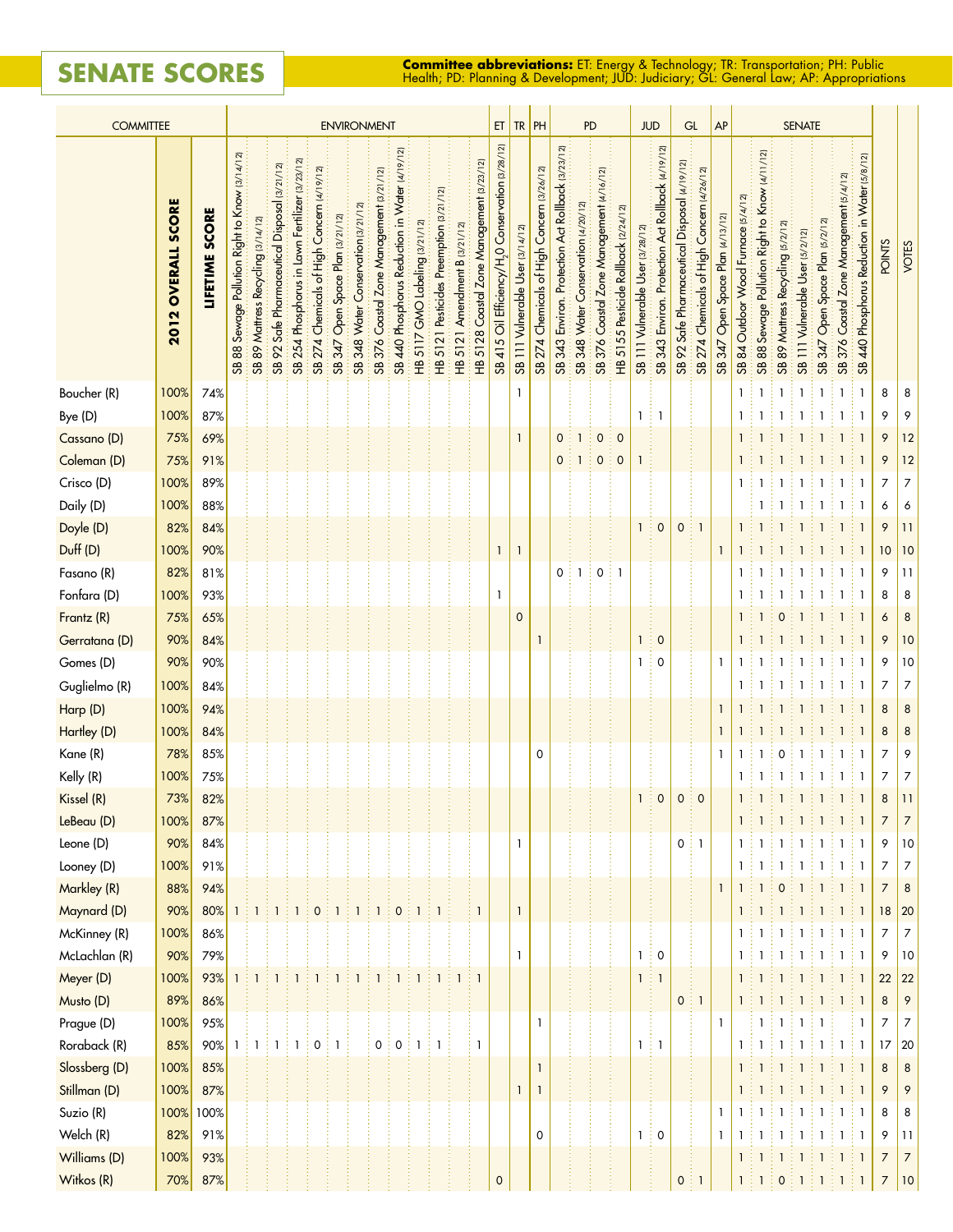## **HOUSE Scores**

| <b>COMMITTEE</b> |                    |                |                                                     |                                                      |                                                         |                                                   |                                                  | <b>ENVIRONMENT</b>                     |                                           |                                                  |                                                |                                   |                                         |                               |                                                           | ET                                                              | $TR$ PH                          |                                              |                                                      |                                       | PD                                               |                                         |                                  | <b>JUD</b>                                            | GL                                              |                                              | AP                                    |                                                              |                                    | <b>HOUSE</b>                                               |                                                  |                                     |               |                  |
|------------------|--------------------|----------------|-----------------------------------------------------|------------------------------------------------------|---------------------------------------------------------|---------------------------------------------------|--------------------------------------------------|----------------------------------------|-------------------------------------------|--------------------------------------------------|------------------------------------------------|-----------------------------------|-----------------------------------------|-------------------------------|-----------------------------------------------------------|-----------------------------------------------------------------|----------------------------------|----------------------------------------------|------------------------------------------------------|---------------------------------------|--------------------------------------------------|-----------------------------------------|----------------------------------|-------------------------------------------------------|-------------------------------------------------|----------------------------------------------|---------------------------------------|--------------------------------------------------------------|------------------------------------|------------------------------------------------------------|--------------------------------------------------|-------------------------------------|---------------|------------------|
|                  | 2012 OVERALL SCORE | LIFETIME SCORE | Sewage Pollution Right to Know (3/14/12)<br>88<br>æ | Recycling (3/14/12)<br>Mattress<br>$8^{\circ}$<br>SB | (3/21/12)<br>Disposal<br>Safe Pharmaceutical<br>92<br>ஜ | 254 Phosphorus in Lawn Fertilizer (3/23/12)<br>SB | Chemicals of High Concern (4/19/12)<br>274<br>SB | Open Space Plan (3/21/12)<br>347<br>SB | Conservation (3/21/12)<br>348 Water<br>SB | Zone Management (3/21/12)<br>Coastal<br>376<br>æ | SB 440 Phosphorus Reduction In Water (4/19/12) | GMO Labeling (3/21/12)<br>HB 5117 | HB 5121 Pesticides Preemption (3/21/12) | HB 5121 Amendment B (3/21/12) | (3/23/12)<br>Zone Management<br>Coastal<br><b>HB 5128</b> | 415 Oil Efficiency/H <sub>2</sub> 0 Conservation (3/28/12)<br>æ | SB 111 Vulnerable User (3/14/12) | 274 Chemicals of High Concern (3/26/12)<br>ஜ | 343 Environ. Protection Act Rollback (3/23/12)<br>SB | 348 Water Conservation (4/20/12)<br>ස | Zone Management (4/16/12)<br>Coastal<br>376<br>æ | (2/24/12)<br>HB 5155 Pesticide Rollback | SB 111 Vulnerable User (3/28/12) | 343 Environ. Protection Act Rollback (4/19/12)<br>ි ස | Safe Pharmaceutical Disposal (4/19/12)<br>SB 92 | 274 Chemicals of High Concern (4/26/12)<br>æ | Open Space Plan (4/13/12)<br>347<br>æ | Know (4/19/12)<br>Sewage Pollution Right to<br>$\infty$<br>æ | 347 Open Space Plan (5/9/12)<br>SB | Coastal Zone Management (5/8/12)<br>376 <sub>0</sub><br>58 | 440 Phosphorus Reduction in Water (5/9/12)<br>SB | HB 5334 Water Conservation (5/8/12) | <b>POINTS</b> | VOTES            |
| Abercrombie (D)  | 100%               | 89%            |                                                     |                                                      |                                                         |                                                   |                                                  |                                        |                                           |                                                  |                                                |                                   |                                         |                               |                                                           |                                                                 |                                  | 1                                            |                                                      |                                       |                                                  |                                         |                                  |                                                       |                                                 |                                              | 1                                     |                                                              |                                    | -1                                                         | 1                                                | 1                                   | 7             | 7                |
| Ackert (R)       | 83%                | 77%            |                                                     |                                                      |                                                         |                                                   |                                                  |                                        |                                           |                                                  |                                                |                                   |                                         |                               |                                                           |                                                                 |                                  | 0                                            |                                                      |                                       |                                                  |                                         |                                  |                                                       |                                                 |                                              |                                       | 1                                                            |                                    |                                                            |                                                  |                                     | 5             | 6                |
| Adinolfi (R)     | 100%               | 73%            |                                                     |                                                      |                                                         |                                                   |                                                  |                                        |                                           |                                                  |                                                |                                   |                                         |                               |                                                           |                                                                 |                                  |                                              |                                                      |                                       |                                                  |                                         | 1                                | -1                                                    |                                                 |                                              |                                       |                                                              |                                    |                                                            |                                                  |                                     | 7             | $\overline{7}$   |
| Alberts (R)      | 100%               | 69%            |                                                     |                                                      |                                                         |                                                   |                                                  |                                        |                                           |                                                  |                                                |                                   |                                         |                               |                                                           |                                                                 |                                  |                                              |                                                      |                                       |                                                  |                                         |                                  |                                                       |                                                 |                                              |                                       | 1                                                            |                                    |                                                            |                                                  |                                     | 5             | $\sqrt{5}$       |
| Albis (D)        | 100%               | 92%            |                                                     |                                                      |                                                         |                                                   |                                                  |                                        |                                           |                                                  |                                                |                                   |                                         |                               |                                                           |                                                                 |                                  |                                              |                                                      |                                       |                                                  |                                         | 1                                | -1                                                    |                                                 |                                              |                                       | 1                                                            |                                    |                                                            |                                                  |                                     | 7             | 7                |
| Aldarondo (D)    | 100%               | 90%            |                                                     |                                                      |                                                         |                                                   |                                                  |                                        |                                           |                                                  |                                                |                                   |                                         |                               |                                                           |                                                                 |                                  |                                              |                                                      |                                       |                                                  |                                         |                                  |                                                       |                                                 |                                              |                                       |                                                              |                                    |                                                            | 1                                                | 1                                   | 5             | 5                |
| Altobello (D)    | 86%                | 85%            |                                                     |                                                      |                                                         |                                                   |                                                  |                                        |                                           |                                                  |                                                |                                   |                                         |                               |                                                           |                                                                 |                                  |                                              |                                                      |                                       |                                                  |                                         |                                  |                                                       | $\mathbf{1}$                                    | $\mathbf 0$                                  |                                       |                                                              |                                    |                                                            |                                                  |                                     | 6             | $\overline{7}$   |
| Aman (R)         | 55%                | 68%            |                                                     |                                                      |                                                         |                                                   |                                                  |                                        |                                           |                                                  |                                                |                                   |                                         |                               |                                                           |                                                                 |                                  |                                              | 0                                                    | $\pm 1$                               | $\mathbf 0$                                      | $\mathbf 0$                             |                                  |                                                       | 0                                               | $\mathbf 0$                                  |                                       |                                                              |                                    |                                                            |                                                  |                                     | 6             | 11               |
| Aresimowicz (D)  | 100%               | 87%            |                                                     |                                                      |                                                         |                                                   |                                                  |                                        |                                           |                                                  |                                                |                                   |                                         |                               |                                                           |                                                                 |                                  |                                              |                                                      |                                       |                                                  |                                         |                                  |                                                       |                                                 |                                              |                                       | 1                                                            |                                    | -1                                                         | -1                                               |                                     | 5             | $\sqrt{5}$       |
| Ayala (D)        | 100%               | 87%            |                                                     |                                                      |                                                         |                                                   |                                                  |                                        |                                           |                                                  |                                                |                                   |                                         |                               |                                                           |                                                                 |                                  | 1                                            |                                                      |                                       |                                                  |                                         |                                  |                                                       |                                                 |                                              |                                       | 1                                                            |                                    | -1                                                         | 1                                                | 1                                   | 6             | 6                |
| Bacchiochi (R)   | 71%                | 75%            |                                                     |                                                      |                                                         |                                                   |                                                  |                                        |                                           |                                                  |                                                |                                   |                                         |                               |                                                           | $\mathbf 0$                                                     |                                  |                                              |                                                      |                                       |                                                  |                                         |                                  |                                                       | 0                                               |                                              |                                       |                                                              |                                    |                                                            |                                                  | 1                                   | 5             | $\overline{7}$   |
| Backer (D)       | 94%                | 90%            |                                                     |                                                      |                                                         |                                                   |                                                  |                                        |                                           |                                                  |                                                |                                   |                                         | 0                             | -1                                                        | 1                                                               |                                  |                                              |                                                      |                                       |                                                  |                                         |                                  |                                                       |                                                 |                                              |                                       |                                                              |                                    |                                                            |                                                  |                                     | 16            | 17               |
| Baram (D)        | 89%                | 89%            |                                                     |                                                      |                                                         |                                                   |                                                  |                                        |                                           |                                                  |                                                |                                   |                                         |                               |                                                           |                                                                 |                                  |                                              |                                                      |                                       |                                                  |                                         | $\mathbf{1}$                     | ÷<br>$\overline{1}$                                   | 0                                               | ÷τ                                           |                                       | 1                                                            |                                    | $\mathbf{1}$                                               | 1                                                | -1                                  | 8             | 9                |
| Becker (D)       | 100%               | 88%            |                                                     |                                                      |                                                         |                                                   |                                                  |                                        |                                           |                                                  |                                                |                                   |                                         |                               |                                                           | 1                                                               |                                  |                                              |                                                      |                                       |                                                  |                                         |                                  |                                                       |                                                 |                                              |                                       |                                                              |                                    |                                                            | 1                                                | 1                                   | 6             | 6                |
| Berger (D)       | 86%                | 78%            |                                                     |                                                      |                                                         |                                                   |                                                  |                                        |                                           |                                                  |                                                |                                   |                                         |                               |                                                           |                                                                 |                                  |                                              |                                                      |                                       |                                                  |                                         | $\mathbf{1}$                     | $\mathbf 0$                                           |                                                 |                                              |                                       | 1                                                            |                                    |                                                            |                                                  | 1                                   | 6             | $\boldsymbol{7}$ |
| Betts (R)        | 86%                | 73%            |                                                     |                                                      |                                                         |                                                   |                                                  |                                        |                                           |                                                  |                                                |                                   |                                         |                               |                                                           |                                                                 |                                  | $\mathbf 0$                                  |                                                      |                                       |                                                  |                                         |                                  |                                                       |                                                 |                                              | 1                                     |                                                              |                                    |                                                            |                                                  |                                     | 6             | $\overline{7}$   |
| Boukus (D)       | 100%               | 89%            |                                                     |                                                      |                                                         |                                                   |                                                  |                                        |                                           |                                                  |                                                |                                   |                                         |                               |                                                           |                                                                 |                                  |                                              |                                                      |                                       |                                                  |                                         |                                  |                                                       |                                                 |                                              |                                       | 1                                                            |                                    |                                                            | 1                                                |                                     | 5             | 5                |
| Butler (D)       | 100%               | 84%            |                                                     |                                                      |                                                         |                                                   |                                                  |                                        |                                           |                                                  |                                                |                                   |                                         |                               |                                                           |                                                                 |                                  |                                              |                                                      |                                       |                                                  |                                         |                                  |                                                       |                                                 |                                              |                                       | 1                                                            |                                    | -1                                                         | 1                                                | 1                                   | 5             | 5                |
| Cafero (R)       | 100%               | 70%            |                                                     |                                                      |                                                         |                                                   |                                                  |                                        |                                           |                                                  |                                                |                                   |                                         |                               |                                                           |                                                                 |                                  |                                              |                                                      |                                       |                                                  |                                         |                                  |                                                       |                                                 |                                              |                                       |                                                              | $1 \nmid 1 \nmid 1 \nmid 1$        |                                                            |                                                  | Ŧ.<br>$\mathbf{1}$                  | 5             | $\overline{5}$   |
| Camillo (R)      | 63%                | 61%            | 1                                                   | 0:1                                                  |                                                         | $\pm 1 \pm 0 \pm 1 \pm 0 \pm 0 \pm 0$             |                                                  |                                        |                                           |                                                  |                                                | $\pm 1$                           | $\pm 1$                                 | $\mathsf{O}\xspace$           | $\frac{1}{2}$ 0                                           |                                                                 | $\mathbf{1}$                     |                                              |                                                      |                                       |                                                  |                                         |                                  |                                                       |                                                 |                                              |                                       | 1                                                            | $\pm 1$                            | $\pm 1$                                                    | $\pm$ 1                                          | $\pm$ 1                             |               | 12 19            |
| Candelaria (D)   | 100%               | 90%            |                                                     |                                                      |                                                         |                                                   |                                                  |                                        |                                           |                                                  |                                                |                                   |                                         |                               |                                                           |                                                                 |                                  |                                              |                                                      |                                       |                                                  |                                         |                                  |                                                       |                                                 |                                              |                                       | 1                                                            | 1                                  | -1                                                         | $\mathbf{1}$                                     | -1                                  | 5             | 5                |
| Candelora (R)    | 63%                | 58%            |                                                     |                                                      |                                                         |                                                   |                                                  |                                        |                                           |                                                  |                                                |                                   |                                         |                               |                                                           |                                                                 |                                  |                                              | 0                                                    | 0:0<br>÷                              |                                                  |                                         |                                  |                                                       |                                                 |                                              |                                       | 1                                                            | -1                                 | ÷<br>-1                                                    | 1                                                | 1                                   | 5             | 8                |
| Carpino (R)      | 88%                | 78%            |                                                     |                                                      |                                                         |                                                   |                                                  |                                        |                                           |                                                  |                                                |                                   |                                         |                               |                                                           |                                                                 |                                  |                                              |                                                      |                                       |                                                  |                                         | $\mathbf{1}$                     | $\frac{1}{2}$ 0                                       |                                                 |                                              | $\mathbf{1}$                          |                                                              |                                    | Ť.                                                         | Ŧ<br>-1                                          | ÷ 1                                 | 7             | 8                |
| Carter (R)       | 71%                | 66%            |                                                     |                                                      |                                                         |                                                   |                                                  |                                        |                                           |                                                  |                                                |                                   |                                         |                               |                                                           | $\mathbf{0}$                                                    |                                  | $\mathsf{O}\xspace$                          |                                                      |                                       |                                                  |                                         |                                  |                                                       |                                                 |                                              |                                       | 1                                                            | $\pm$ 1                            | - 1                                                        | $\pm 1$                                          | ł.<br>$\mathbf{1}$                  | 5             | 7                |
| Chapin (R)       | 56%                | 60%            |                                                     |                                                      | 0:0                                                     | $1\pm$                                            | 0                                                | $\pm 1$                                | $\mathbf{1}$                              | 0:                                               | $\mathsf{O}$                                   | 0                                 | $\vdots$ 0 $\vdots$ 0                   |                               | ΞĪ.                                                       |                                                                 |                                  |                                              |                                                      |                                       |                                                  |                                         |                                  |                                                       |                                                 |                                              |                                       | 1                                                            | $\pm$ 1.                           | $\pm$ 1                                                    | $\pm$ 1                                          | ÷ 1                                 |               | 10 18            |
| Clemons (D)      | 100%               | 86%            |                                                     |                                                      |                                                         |                                                   |                                                  |                                        |                                           |                                                  |                                                |                                   |                                         |                               |                                                           |                                                                 |                                  |                                              |                                                      |                                       |                                                  |                                         | 1                                |                                                       |                                                 |                                              | $\mathbf{1}$                          | 1                                                            | -1                                 | ÷ 1                                                        | $\pm$ 1                                          | 1                                   | 7             | 7                |
| Cook (D)         | 100%               | 95%            |                                                     |                                                      |                                                         |                                                   |                                                  |                                        |                                           |                                                  |                                                |                                   |                                         |                               |                                                           |                                                                 |                                  |                                              |                                                      |                                       |                                                  |                                         |                                  |                                                       |                                                 |                                              |                                       |                                                              | $\pm 1$                            | $\pm$ 1                                                    | $\pm$ 1                                          | $\pm 1$                             | 5             | 5                |
| Coutu (R)        | 100%               | 75%            |                                                     |                                                      |                                                         |                                                   |                                                  |                                        |                                           |                                                  |                                                |                                   |                                         |                               |                                                           |                                                                 |                                  |                                              |                                                      |                                       |                                                  |                                         |                                  |                                                       |                                                 |                                              |                                       |                                                              |                                    | $\pm$ 1                                                    | $\pm 1$                                          | $\pm$ 1                             | 4             | $\overline{4}$   |
| Crawford (D)     | 100%               | 84%            |                                                     |                                                      |                                                         |                                                   |                                                  |                                        |                                           |                                                  |                                                |                                   |                                         |                               |                                                           | 1                                                               |                                  |                                              |                                                      |                                       |                                                  |                                         |                                  |                                                       |                                                 |                                              |                                       |                                                              |                                    | -1                                                         | 1                                                | i 1                                 | 7             | 7                |
| D Amelio (R)     | 71%                | 60%            |                                                     |                                                      |                                                         |                                                   |                                                  |                                        |                                           |                                                  |                                                |                                   |                                         |                               |                                                           |                                                                 |                                  |                                              |                                                      |                                       |                                                  |                                         |                                  |                                                       | 0                                               | $\frac{1}{2}$ 0                              |                                       | 1                                                            | -1                                 | -1                                                         | 1                                                | 1                                   | 5             | 7                |
| Dargan (D)       | 100%               | 90%            |                                                     |                                                      |                                                         |                                                   |                                                  |                                        |                                           |                                                  |                                                |                                   |                                         |                               |                                                           |                                                                 |                                  |                                              |                                                      |                                       |                                                  |                                         |                                  |                                                       |                                                 |                                              |                                       | 1                                                            | $\mathbf{1}$                       | -1                                                         | Ŧ<br>-1                                          | Ŧ<br>1                              | 5             | $\sqrt{5}$       |
| Davis, P. (D)    | 83%                | 90%            |                                                     |                                                      |                                                         |                                                   |                                                  |                                        | 1                                         | 0:                                               | $\mathbf 0$                                    | 11                                | -1                                      | $\mathbf{1}$                  | $\frac{1}{2}$ 0                                           |                                                                 |                                  |                                              |                                                      |                                       |                                                  |                                         |                                  |                                                       |                                                 |                                              |                                       |                                                              | $\pm 1$                            | $\pm 1$                                                    | $\pm$ 1                                          | $\pm 1$                             |               | 15 18            |
| Davis, C. (R)    | 67%                | 59%            |                                                     |                                                      |                                                         |                                                   |                                                  |                                        |                                           |                                                  |                                                |                                   |                                         |                               |                                                           |                                                                 |                                  |                                              | 0                                                    | $\pm$ 1                               | 0                                                | $\frac{1}{2}$ 0                         |                                  |                                                       |                                                 |                                              |                                       | 1                                                            | E 1 E 1                            |                                                            | $\pm$ 1                                          | ÷ 1                                 | 6             | 9                |
| Dillon (D)       | 100%               | 89%            |                                                     |                                                      |                                                         |                                                   |                                                  |                                        |                                           |                                                  |                                                |                                   |                                         |                               |                                                           |                                                                 |                                  |                                              |                                                      |                                       |                                                  |                                         | $1 \pm 1$                        |                                                       |                                                 |                                              | $\mathbf{1}$                          | 1                                                            | 1                                  | -1                                                         | ÷<br>$\mathbf{1}$                                | $\mathbf{1}$                        | 8             | 8                |
| Donovan (D)      | 100%               | 96%            |                                                     |                                                      |                                                         |                                                   |                                                  |                                        |                                           |                                                  |                                                |                                   |                                         |                               |                                                           |                                                                 |                                  |                                              |                                                      |                                       |                                                  |                                         |                                  |                                                       |                                                 |                                              |                                       | 1                                                            | $\pm 1 \pm 1$                      |                                                            | $\pm 1$                                          | $\pm 1$                             | 5             | $\sqrt{5}$       |
| Esposito (D)     | 86%                | 84%            |                                                     |                                                      |                                                         |                                                   |                                                  |                                        |                                           |                                                  |                                                |                                   |                                         |                               |                                                           |                                                                 |                                  |                                              |                                                      |                                       |                                                  |                                         |                                  |                                                       | 0                                               | $\mathbf{1}$                                 |                                       | 1                                                            | $\{1\}$ $\{1\}$ $\{1\}$            |                                                            |                                                  | $\pm$ 1                             | 6             | $\overline{7}$   |
|                  |                    |                |                                                     |                                                      |                                                         |                                                   |                                                  |                                        |                                           |                                                  |                                                |                                   |                                         |                               |                                                           |                                                                 |                                  |                                              |                                                      |                                       |                                                  |                                         |                                  |                                                       |                                                 |                                              |                                       |                                                              |                                    |                                                            |                                                  |                                     |               |                  |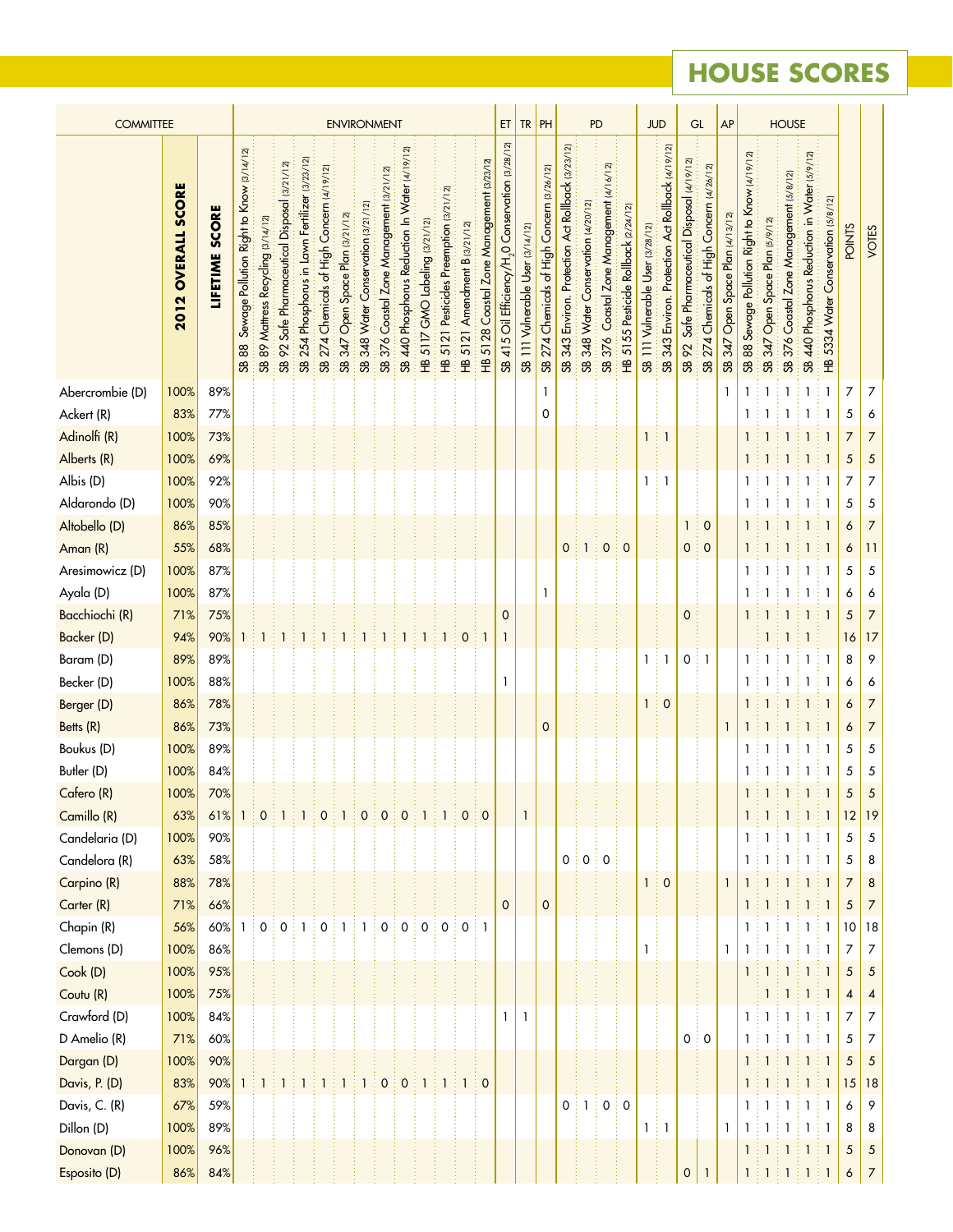**HOUSE SCORES Committee abbreviations:** ET: Energy & Technology; TR: Transportation; PH: Public **Health; PD: Planning & Development; JUD: Judiciary**; GL: General Law; AP: Appropriations

| <b>COMMITTEE</b>                 |                              |                |                                                                                          |                                                        |                                                                |                                                      |                                               | <b>ENVIRONMENT</b>                       |                                                     |                                          |                                                                       |                                |                                                  |                                                  |                                           | ET                                                            | $TR$ PH                          |                                               |                                                                | PD                                                              |                                                                    |                                      | <b>JUD</b>                       |                                                                               |                                                                                | GL                                         | AP                                  |                                                   |                                    | <b>HOUSE</b>                                 |                                                                                  |                                  |                                  |                |
|----------------------------------|------------------------------|----------------|------------------------------------------------------------------------------------------|--------------------------------------------------------|----------------------------------------------------------------|------------------------------------------------------|-----------------------------------------------|------------------------------------------|-----------------------------------------------------|------------------------------------------|-----------------------------------------------------------------------|--------------------------------|--------------------------------------------------|--------------------------------------------------|-------------------------------------------|---------------------------------------------------------------|----------------------------------|-----------------------------------------------|----------------------------------------------------------------|-----------------------------------------------------------------|--------------------------------------------------------------------|--------------------------------------|----------------------------------|-------------------------------------------------------------------------------|--------------------------------------------------------------------------------|--------------------------------------------|-------------------------------------|---------------------------------------------------|------------------------------------|----------------------------------------------|----------------------------------------------------------------------------------|----------------------------------|----------------------------------|----------------|
|                                  | <b>OVERALL SCORE</b><br>2012 | LIFETIME SCORE | (3/14/12)<br>Know<br>$\mathbf{\Omega}$<br>Right<br>Pollution<br><b>Sewage</b><br>88<br>æ | 89 Mattress Recycling (3/14/12)<br>$\ddot{\mathbf{g}}$ | (3/21/12)<br>Disposal<br>Safe Pharmaceutical<br>$\infty$<br>SB | in Lawn Fertilizer (3/23/12)<br>254 Phosphorus<br>SB | Chemicals of High Concern (4/19/12)<br>SB 274 | Space Plan (3/21/12)<br>Open<br>347<br>æ | servation $(3/21/12)$<br><b>S</b><br>348 Water<br>æ | SB 376 Coastal Zone Management (3/21/12) | (4/19/12)<br>440 Phosphorus Reduction In Water<br>$\ddot{\mathbf{g}}$ | HB 5117 GMO Labeling (3/21/12) | Pesticides Preemption 3/21/12)<br><b>HB 5121</b> | $\mathbf{\Omega}$<br>Amendment<br><b>HB 5121</b> | HB 5128 Coastal Zone Management (3/23/12) | SB 415 Oil Efficiency/H <sub>2</sub> 0 Conservation (3/28/12) | SB 111 Vulnerable User (3/14/12) | Chemicals of High Concern (3/26/12)<br>SB 274 | Rollback (3/23/12)<br>4d<br>Protection<br>Environ.<br>343<br>æ | Conservation (4/20/12)<br>348 Water<br>$\overline{\mathcal{S}}$ | 4/16/12<br>376 Coastal Zone Management<br>$\overline{\mathcal{S}}$ | HB 5155 Pesticide Rollback (2/24/12) | SB 111 Vulnerable User (3/28/12) | Environ. Protection Act Rollback (4/19/12)<br>343<br>$\overline{\mathcal{S}}$ | (4/19/12)<br>Disposal<br>Safe Pharmaceutical<br>92<br>$\overline{\mathcal{S}}$ | SB 274 Chemicals of High Concern (4/26/12) | Open Space Plan (4/13/12)<br>SB 347 | Sewage Pollution Right to Know (4/19/12)<br>SB 88 | Open Space Plan (5/9/12)<br>SB 347 | Zone Management (5/8/12)<br>376 Coastal<br>æ | 440 Phosphorus Reduction in Water (5/9/12)<br>$\ddot{\mathbf{g}}$<br>$\hat{\Xi}$ | 5334 Water Conservation (5/8/12) | <b>POINTS</b>                    | VOTES          |
| Fawcett (D)                      | 100%                         | 91%            |                                                                                          |                                                        |                                                                |                                                      |                                               |                                          |                                                     |                                          |                                                                       |                                |                                                  |                                                  |                                           | 1                                                             |                                  |                                               |                                                                |                                                                 |                                                                    |                                      |                                  |                                                                               |                                                                                |                                            |                                     | 1                                                 | $\mathbf{1}$                       | - 1                                          | $\mathbf{1}$<br>-1                                                               |                                  | 6                                | 6              |
| Fleischmann (D)                  | 100%                         | 95%            |                                                                                          |                                                        |                                                                |                                                      |                                               |                                          |                                                     |                                          |                                                                       |                                |                                                  |                                                  |                                           |                                                               |                                  |                                               |                                                                |                                                                 |                                                                    |                                      |                                  |                                                                               |                                                                                |                                            | 1                                   | 1                                                 |                                    |                                              | 1                                                                                |                                  | 6                                | 6              |
| Flexer (D)                       | 100%                         | 96%            |                                                                                          |                                                        |                                                                |                                                      |                                               |                                          |                                                     |                                          |                                                                       |                                |                                                  |                                                  |                                           |                                                               |                                  |                                               | $\mathbf{1}$                                                   | Ŧ.                                                              |                                                                    | $\pm 1$                              | $\mathbf{1}$                     | $\pm$ 1                                                                       |                                                                                |                                            |                                     |                                                   |                                    |                                              | $\mathbf{1}$                                                                     |                                  | 11                               | 11             |
| Floren (R)                       | 100%                         | 78%            |                                                                                          |                                                        |                                                                |                                                      |                                               |                                          |                                                     |                                          |                                                                       |                                |                                                  |                                                  |                                           |                                                               |                                  |                                               |                                                                |                                                                 |                                                                    |                                      |                                  |                                                                               |                                                                                |                                            |                                     |                                                   |                                    |                                              |                                                                                  |                                  | 5                                | 5              |
| Fox, G. (D)                      | 88%                          | 82%            |                                                                                          |                                                        |                                                                |                                                      |                                               |                                          |                                                     |                                          |                                                                       |                                |                                                  |                                                  |                                           |                                                               | 1                                |                                               |                                                                |                                                                 |                                                                    |                                      | 1                                | 0                                                                             |                                                                                |                                            |                                     | 1                                                 |                                    | -1                                           | 1                                                                                |                                  | 7                                | 8              |
| Fox, D. (D)                      | 89%                          | 86%            |                                                                                          |                                                        |                                                                |                                                      |                                               |                                          |                                                     | 0                                        | 0                                                                     | -1                             |                                                  | -1                                               | -1                                        |                                                               |                                  |                                               |                                                                |                                                                 |                                                                    |                                      |                                  |                                                                               |                                                                                |                                            |                                     |                                                   |                                    |                                              | -1                                                                               |                                  | 17                               | 19             |
| Frey (R)                         | 100%                         | 77%            |                                                                                          |                                                        |                                                                |                                                      |                                               |                                          |                                                     |                                          |                                                                       |                                |                                                  |                                                  |                                           |                                                               |                                  |                                               |                                                                |                                                                 |                                                                    |                                      |                                  |                                                                               |                                                                                |                                            |                                     |                                                   |                                    |                                              |                                                                                  |                                  | 5                                | 5              |
| Fritz (D)                        | 88%                          | 76%            |                                                                                          |                                                        |                                                                |                                                      |                                               |                                          |                                                     |                                          |                                                                       |                                |                                                  |                                                  |                                           |                                                               |                                  |                                               | $\mathbf 0$                                                    |                                                                 |                                                                    |                                      |                                  |                                                                               |                                                                                |                                            |                                     | 1                                                 |                                    |                                              |                                                                                  |                                  | $\overline{7}$                   | 8              |
| Genga (D)                        | 100%                         | 91%            |                                                                                          |                                                        |                                                                |                                                      |                                               |                                          |                                                     |                                          |                                                                       |                                |                                                  |                                                  |                                           | 1                                                             |                                  |                                               |                                                                |                                                                 |                                                                    |                                      |                                  |                                                                               |                                                                                |                                            | 1                                   |                                                   |                                    |                                              | 1                                                                                |                                  | 7                                | 7              |
| Gentile (D)                      | 63%                          | 79%            |                                                                                          |                                                        |                                                                |                                                      |                                               |                                          |                                                     |                                          |                                                                       |                                |                                                  |                                                  |                                           |                                                               |                                  | -1                                            | 0                                                              |                                                                 | 0                                                                  | $\frac{1}{2}$ 0                      |                                  |                                                                               |                                                                                |                                            |                                     |                                                   |                                    |                                              | 1                                                                                |                                  | 5                                | 8              |
| Gibbons (R)                      | 100%                         | 74%            |                                                                                          |                                                        |                                                                |                                                      |                                               |                                          |                                                     |                                          |                                                                       |                                |                                                  |                                                  |                                           |                                                               | 1                                |                                               |                                                                |                                                                 |                                                                    |                                      |                                  |                                                                               |                                                                                |                                            |                                     |                                                   |                                    |                                              | 1                                                                                |                                  | 6                                | 6              |
| Giegler (R)                      | 100%                         | 72%            |                                                                                          |                                                        |                                                                |                                                      |                                               |                                          |                                                     |                                          |                                                                       |                                |                                                  |                                                  |                                           |                                                               | 1                                |                                               |                                                                |                                                                 |                                                                    |                                      |                                  |                                                                               |                                                                                |                                            |                                     |                                                   |                                    |                                              |                                                                                  |                                  | 6                                | 6              |
| Giuliano (R)                     | 100%                         | 77%            |                                                                                          |                                                        |                                                                |                                                      |                                               |                                          |                                                     |                                          |                                                                       |                                |                                                  |                                                  |                                           |                                                               |                                  |                                               |                                                                |                                                                 |                                                                    |                                      |                                  |                                                                               |                                                                                |                                            |                                     | 1                                                 |                                    |                                              | 1                                                                                |                                  | 5                                | 5              |
| Godfrey (D)                      | 86%                          | 90%            |                                                                                          |                                                        |                                                                |                                                      |                                               |                                          |                                                     |                                          |                                                                       |                                |                                                  |                                                  |                                           |                                                               |                                  |                                               |                                                                |                                                                 |                                                                    |                                      | 1                                | 0                                                                             |                                                                                |                                            |                                     |                                                   |                                    |                                              | 1                                                                                |                                  | 6                                | 7              |
| Gonzalez (D)                     | 86%                          | 88%            |                                                                                          |                                                        |                                                                |                                                      |                                               |                                          |                                                     |                                          |                                                                       |                                |                                                  |                                                  |                                           |                                                               |                                  |                                               |                                                                |                                                                 |                                                                    |                                      | 1                                | $\mathbf 0$                                                                   |                                                                                |                                            |                                     |                                                   |                                    |                                              |                                                                                  |                                  | 6                                | $\overline{7}$ |
| Greene (R)                       | 42%                          | 46%            |                                                                                          | 0                                                      | $\mathbf 0$                                                    | i 1                                                  | $\mathbf 0$                                   | 1                                        | 0                                                   | $\mathbf 0$                              | $\mathbf 0$                                                           | $\mathbf 0$                    | $\mathbf 0$                                      | $\mathbf 0$                                      | $\mathbf{0}$                              | $\mathbf 0$                                                   |                                  |                                               |                                                                |                                                                 |                                                                    |                                      |                                  |                                                                               |                                                                                |                                            |                                     | 1                                                 |                                    |                                              | 1                                                                                |                                  | 8                                | 19             |
| Grogins (D)                      | 82%                          | 86%            |                                                                                          |                                                        |                                                                |                                                      |                                               |                                          |                                                     |                                          |                                                                       |                                |                                                  |                                                  |                                           |                                                               |                                  |                                               | $\mathbf{1}$                                                   |                                                                 | 0                                                                  | 0                                    | 1                                | ΞI                                                                            |                                                                                |                                            |                                     |                                                   |                                    |                                              | 1                                                                                |                                  | 9                                | 11             |
| Guerrera (D)                     | 100%                         | 87%            |                                                                                          |                                                        |                                                                |                                                      |                                               |                                          |                                                     |                                          |                                                                       |                                |                                                  |                                                  |                                           |                                                               |                                  |                                               |                                                                |                                                                 |                                                                    |                                      |                                  |                                                                               |                                                                                |                                            |                                     |                                                   |                                    |                                              | 1                                                                                |                                  | 6                                | 6              |
| Haddad (D)                       | 100%                         | 94%            |                                                                                          |                                                        |                                                                |                                                      |                                               |                                          |                                                     |                                          |                                                                       |                                |                                                  |                                                  |                                           |                                                               |                                  |                                               |                                                                |                                                                 |                                                                    |                                      |                                  |                                                                               |                                                                                |                                            | $\mathbf{I}$                        | 1                                                 |                                    |                                              |                                                                                  |                                  | 6                                | 6              |
| Hamm (D)                         | 100%                         | 95%            |                                                                                          |                                                        |                                                                |                                                      |                                               |                                          |                                                     |                                          |                                                                       |                                |                                                  |                                                  |                                           |                                                               |                                  |                                               |                                                                |                                                                 |                                                                    |                                      |                                  |                                                                               |                                                                                |                                            |                                     | 1                                                 | $\mathbf{1}$                       | Ŧ<br>$\mathbf{1}$                            | Ŧ<br>$\mathbf{1}$<br>$\mathbf{1}$                                                |                                  | 5                                | 5              |
| Hennessy (D)                     | 100%                         | 94%            |                                                                                          | $1 \pm 1$                                              | $-1111$                                                        |                                                      | 313131                                        |                                          |                                                     | 3 I 3 I                                  |                                                                       | $\pm$ 1                        | 1<br>÷                                           | $\mathbf{1}$<br>÷                                | $\pm$ 1                                   |                                                               |                                  |                                               |                                                                |                                                                 |                                                                    |                                      |                                  |                                                                               |                                                                                |                                            |                                     | 1                                                 | 3 T 3 T                            |                                              | ÷<br>1<br>÷ 1                                                                    |                                  | 18                               | 18             |
| Hetherington (R)<br>Hewett (D)   | 88%                          | 79%            |                                                                                          |                                                        |                                                                |                                                      |                                               |                                          |                                                     |                                          |                                                                       |                                |                                                  |                                                  |                                           |                                                               |                                  | 1                                             |                                                                |                                                                 |                                                                    |                                      | 1                                | $\mathbf 0$                                                                   |                                                                                |                                            |                                     | 1                                                 | -1                                 | ÷ 1                                          | i 1<br>i 1                                                                       |                                  | 7                                | 8              |
|                                  | 88%                          | 89%<br>92%     |                                                                                          |                                                        |                                                                |                                                      |                                               |                                          |                                                     |                                          |                                                                       |                                |                                                  |                                                  |                                           |                                                               |                                  |                                               |                                                                |                                                                 |                                                                    |                                      | 1                                | $\mathbf 0$                                                                   |                                                                                |                                            | 1                                   | $1 \nmid 1$                                       |                                    | $\pm 1$                                      | $\pm$ 1<br>- 1                                                                   |                                  | $\overline{7}$<br>$\overline{7}$ | 8              |
| Holder-Winfield (D)<br>Hovey (R) | 88%<br>88%                   | 65%            |                                                                                          |                                                        |                                                                |                                                      |                                               |                                          |                                                     |                                          |                                                                       |                                |                                                  |                                                  |                                           |                                                               | 1                                |                                               |                                                                |                                                                 |                                                                    |                                      | $\mathbf{1}$<br>1                | $\frac{1}{2}$ 0<br>$\mathbf 0$                                                |                                                                                |                                            | $\mathbf{1}$                        | 1<br>1                                            | $\pm 1$<br>-1                      | $\pm 1$<br>-1                                | $\pm 1$<br>i 1<br>1<br>-1                                                        |                                  | $\overline{7}$                   | 8<br>8         |
| Hoydick (R)                      | 83%                          | 81%            |                                                                                          |                                                        |                                                                |                                                      |                                               |                                          |                                                     |                                          |                                                                       |                                |                                                  |                                                  |                                           | $\mathbf 0$                                                   |                                  |                                               |                                                                |                                                                 |                                                                    |                                      |                                  |                                                                               |                                                                                |                                            |                                     | 1                                                 | 1                                  | -1                                           | -1<br>1                                                                          |                                  | 5                                | 6              |
| Hurlburt (D)                     | 89%                          | 85%            | -1                                                                                       |                                                        | 11 I 1                                                         |                                                      | $\mathbf{1}$                                  | i 1                                      | $\pm 1$                                             | $\mathbf{1}$                             | $\mathbf 0$                                                           | $\pm$ 1                        | Ŧ<br>$\mathbf{1}$                                | $\vdots$ 0                                       | † 1                                       |                                                               |                                  |                                               |                                                                |                                                                 |                                                                    |                                      |                                  |                                                                               |                                                                                |                                            |                                     | 1                                                 |                                    | -1                                           | $\pm$ 1<br>i 1                                                                   |                                  | 16                               | 18             |
| Hwang (R)                        | 63%                          | 75%            | -1                                                                                       | $\pm$ 1                                                | $\pm 1$                                                        | -1                                                   | $\mathbf 0$                                   | i 1 i                                    | $\overline{0}$                                      | $\mathbf 0$                              | $\frac{1}{2}$ 0                                                       | 11                             | $\mathbf 0$                                      | 0:0                                              |                                           |                                                               |                                  |                                               |                                                                |                                                                 |                                                                    |                                      |                                  |                                                                               |                                                                                |                                            | $\mathbf{1}$                        | 1<br>Ŧ                                            | -1                                 | $\pm 1$                                      | $\pm$ 1<br>† 1                                                                   |                                  | 12                               | 19             |
| Janowski (D)                     | 100%                         | 88%            |                                                                                          |                                                        |                                                                |                                                      |                                               |                                          |                                                     |                                          |                                                                       |                                |                                                  |                                                  |                                           |                                                               | 1                                |                                               |                                                                |                                                                 |                                                                    |                                      |                                  |                                                                               |                                                                                |                                            |                                     | 1                                                 | 3 T 3 T                            |                                              | -1<br>i 1                                                                        |                                  | 6                                | 6              |
| Johnson (D)                      | 100%                         | 93%            |                                                                                          |                                                        |                                                                |                                                      |                                               |                                          |                                                     |                                          |                                                                       |                                |                                                  |                                                  |                                           | 1                                                             |                                  |                                               |                                                                |                                                                 |                                                                    |                                      |                                  |                                                                               |                                                                                |                                            |                                     | I.                                                | -1                                 | -1                                           | i 1<br>i 1                                                                       |                                  | 6                                | 6              |
| Jutila (D)                       | 100%                         | 85%            |                                                                                          |                                                        |                                                                |                                                      |                                               |                                          |                                                     |                                          |                                                                       |                                |                                                  |                                                  |                                           |                                                               |                                  |                                               |                                                                |                                                                 |                                                                    |                                      |                                  |                                                                               |                                                                                |                                            |                                     | 1                                                 | $1 \pm 1$                          |                                              | -1<br>11                                                                         |                                  | 6                                | 6              |
| Kiner (D)                        |                              | 100% 100%      |                                                                                          |                                                        |                                                                |                                                      |                                               |                                          |                                                     |                                          |                                                                       |                                |                                                  |                                                  |                                           |                                                               |                                  |                                               |                                                                |                                                                 |                                                                    |                                      |                                  |                                                                               |                                                                                |                                            | $\mathbf{1}$                        | 1                                                 | -1                                 | -1                                           | $\pm$ 1<br>91                                                                    |                                  | 6                                | 6              |
| Kirkley-Bey (D)                  | 100%                         | 87%            |                                                                                          |                                                        |                                                                |                                                      |                                               |                                          |                                                     |                                          |                                                                       |                                |                                                  |                                                  |                                           |                                                               |                                  |                                               |                                                                |                                                                 |                                                                    |                                      |                                  |                                                                               |                                                                                |                                            | 1                                   | 1                                                 | $\mathbf{1}$                       | $\mathbf{1}$<br>÷                            | 1<br>i 1<br>÷                                                                    |                                  | 6                                | 6              |
| Klarides (R)                     | 88%                          | 75%            |                                                                                          |                                                        |                                                                |                                                      |                                               |                                          |                                                     |                                          |                                                                       |                                |                                                  |                                                  |                                           |                                                               |                                  |                                               |                                                                |                                                                 |                                                                    |                                      | 1                                | $\mathbf 0$                                                                   |                                                                                |                                            | 1                                   | 1                                                 |                                    | 313131                                       | ÷ 1                                                                              |                                  | 7                                | 8              |
| Kokoruda (R)                     | 70%                          | 81%            |                                                                                          |                                                        |                                                                |                                                      |                                               |                                          |                                                     |                                          |                                                                       |                                |                                                  |                                                  |                                           |                                                               |                                  |                                               | $\mathbf 0$                                                    | i 1                                                             | $\mathbf 0$                                                        | $\mathbf 0$                          |                                  |                                                                               |                                                                                |                                            |                                     | $\mathbf{1}$                                      | $\pm 1$                            | $\pm 1$                                      | $\pm$ 1                                                                          |                                  | $\overline{7}$                   | 10             |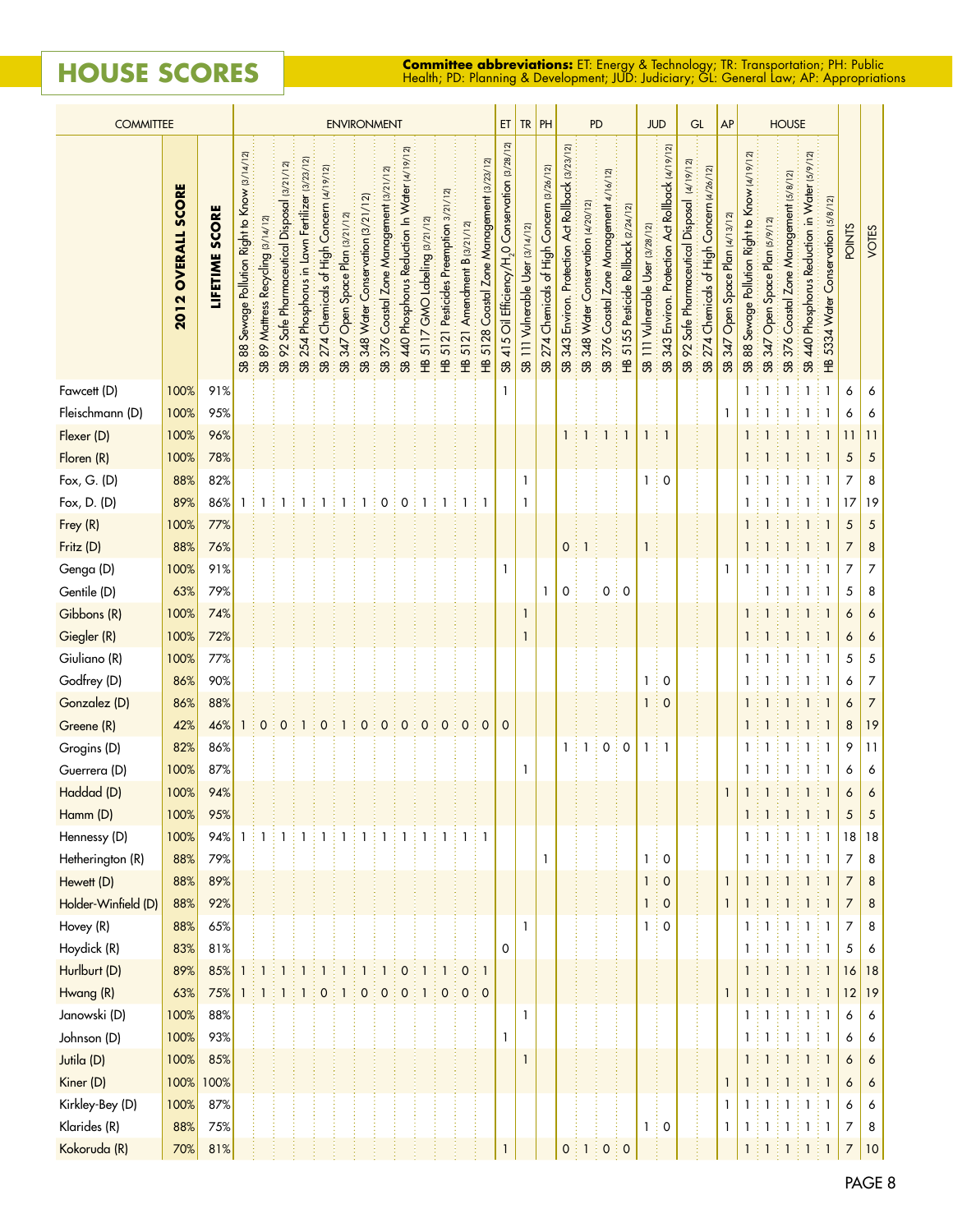## **HOUSE Scores**

| <b>COMMITTEE</b> |                              |                          |                                                     |                                       |                                                         |                                                                        |                                              | <b>ENVIRONMENT</b>                  |                                       |                                             |                                                     |                                |                                                   |                               |                                           | ET                                                                           | TR PH                            |                                                              |                                                     |                                        | PD                                          |                                                      |                                  | <b>JUD</b>                                          |                                                         | GL                                         | AP                                 |                                                                   |                                     | <b>HOUSE</b>                                           |                                                    |                                       |                |                |
|------------------|------------------------------|--------------------------|-----------------------------------------------------|---------------------------------------|---------------------------------------------------------|------------------------------------------------------------------------|----------------------------------------------|-------------------------------------|---------------------------------------|---------------------------------------------|-----------------------------------------------------|--------------------------------|---------------------------------------------------|-------------------------------|-------------------------------------------|------------------------------------------------------------------------------|----------------------------------|--------------------------------------------------------------|-----------------------------------------------------|----------------------------------------|---------------------------------------------|------------------------------------------------------|----------------------------------|-----------------------------------------------------|---------------------------------------------------------|--------------------------------------------|------------------------------------|-------------------------------------------------------------------|-------------------------------------|--------------------------------------------------------|----------------------------------------------------|---------------------------------------|----------------|----------------|
|                  | <b>OVERALL SCORE</b><br>2012 | <b>SCORE</b><br>LIFETIME | Sewage Pollution Right to Know (3/14/12)<br>88<br>æ | 89 Mattress Recycling (3/14/12)<br>SB | (3/21/12)<br>Disposal<br>Safe Pharmaceutical<br>92<br>ஜ | (3/23/1)<br>izer<br>Fertil<br>Lawn<br>$\equiv$<br>254 Phosphorus<br>SB | 274 Chemicals of High Concern (4/19/12)<br>æ | 347 Open Space Plan (3/21/12)<br>SB | 348 Water Conservation (3/21/12)<br>æ | 376 Coastal Zone Management (3/21/12)<br>SB | Reduction In Water (4/19/12)<br>440 Phosphorus<br>æ | HB 5117 GMO Labeling (3/21/12) | 5121 Pesticides Preemption (3/21/12)<br>$\dot{E}$ | HB 5121 Amendment B (3/21/12) | HB 5128 Coastal Zone Management (3/23/12) | 415 Oil Efficiency/H <sub>2</sub> 0 Conservation (3/28/12)<br>$\mathfrak{B}$ | SB 111 Vulnerable User (3/14/12) | of High Concern (3/26/12)<br>274 Chemicals<br>$\mathfrak{B}$ | 343 Environ. Protection Act Rollback (3/23/12)<br>æ | 348 Water Conservation (4/20/12)<br>SB | Coastal Zone Management (4/16/12)<br>SB 376 | (2/24/12)<br>55 Pesticide Rollback<br>5<br>$\hat{H}$ | SB 111 Vulnerable User (3/28/12) | 343 Environ. Protection Act Rollback (4/19/12)<br>æ | Safe Pharmaceutical Disposal (4/19/12)<br>$\infty$<br>æ | SB 274 Chemicals of High Concern (4/26/12) | 347 Open Space Plan (4/13/12)<br>æ | Know (4/19/12)<br>Sewage Pollution Right to<br>$\frac{8}{2}$<br>æ | Space Plan (5/9/1<br>347 Open<br>SB | 376 Coastal Zone Management (5/8/12)<br>$\mathfrak{B}$ | 440 Phosphorus Reduction in Water (5/9/12)<br>း်ဆွ | 5334 Water Conservation (5/8/12)<br>E | <b>POINTS</b>  | VOTES          |
| Kupchick (R)     | 100%                         | 85%                      |                                                     |                                       |                                                         |                                                                        |                                              |                                     |                                       |                                             |                                                     |                                |                                                   |                               |                                           |                                                                              |                                  |                                                              |                                                     |                                        |                                             |                                                      |                                  |                                                     |                                                         |                                            |                                    | 1                                                                 |                                     | $\mathbf{1}$                                           | $\overline{1}$                                     | $\mathbf{1}$                          | 5              | $\overline{5}$ |
| Labriola (R)     | 100%                         | 75%                      |                                                     |                                       |                                                         |                                                                        |                                              |                                     |                                       |                                             |                                                     |                                |                                                   |                               |                                           |                                                                              | 1                                |                                                              |                                                     |                                        |                                             |                                                      | 1                                | ÷ 1                                                 |                                                         |                                            |                                    | 1                                                                 | 1                                   |                                                        | $\mathbf{1}$                                       | -1                                    | 8              | 8              |
| Larson (D)       | 100%                         | 86%                      |                                                     |                                       |                                                         |                                                                        |                                              |                                     |                                       |                                             |                                                     |                                |                                                   |                               |                                           |                                                                              | 1                                |                                                              |                                                     |                                        |                                             |                                                      |                                  |                                                     |                                                         |                                            |                                    | 1                                                                 |                                     |                                                        | 1                                                  | -1                                    | 6              | 6              |
| Lavielle (R)     | 100%                         | 82%                      |                                                     |                                       |                                                         |                                                                        |                                              |                                     |                                       |                                             |                                                     |                                |                                                   |                               |                                           |                                                                              |                                  |                                                              |                                                     |                                        |                                             |                                                      |                                  |                                                     |                                                         |                                            |                                    |                                                                   |                                     | Ŧ                                                      | $\pm$ 1                                            | -1                                    | $\overline{7}$ | $\overline{7}$ |
| LeGeyt (R)       | 100%                         | 87%                      |                                                     |                                       |                                                         |                                                                        |                                              |                                     |                                       |                                             |                                                     |                                |                                                   |                               |                                           |                                                                              |                                  | 1                                                            |                                                     |                                        |                                             |                                                      |                                  |                                                     |                                                         |                                            |                                    |                                                                   |                                     | -1                                                     | i 1                                                |                                       | 6              | 6              |
| Lemar (D)        | 100%                         | 88%                      |                                                     |                                       |                                                         |                                                                        |                                              |                                     |                                       |                                             |                                                     |                                |                                                   |                               |                                           |                                                                              | 1                                |                                                              | 1                                                   | ÷<br>1                                 | - 1                                         |                                                      |                                  |                                                     |                                                         |                                            |                                    |                                                                   |                                     |                                                        | $\mathbf{1}$                                       |                                       | 9              | 9              |
| Lesser (D)       | 100%                         | 100%                     |                                                     |                                       |                                                         |                                                                        |                                              |                                     |                                       |                                             |                                                     |                                |                                                   |                               |                                           | 1                                                                            |                                  | 1                                                            |                                                     |                                        |                                             |                                                      |                                  |                                                     |                                                         |                                            |                                    |                                                                   |                                     |                                                        |                                                    | -1                                    | 7              | 7              |
| Lopes (D)        | 88%                          | 88%                      |                                                     |                                       |                                                         |                                                                        |                                              |                                     |                                       |                                             |                                                     |                                |                                                   |                               |                                           |                                                                              | $\mathbf{1}$                     |                                                              |                                                     |                                        |                                             |                                                      | $\mathbf{1}$                     | $\mathbf 0$                                         |                                                         |                                            |                                    |                                                                   |                                     |                                                        |                                                    |                                       | 7              | $\bf 8$        |
| Luxenberg (D)    | 100%                         | 90%                      |                                                     |                                       | 181818181                                               |                                                                        |                                              | $\pm 1$                             | $\pm 1$                               |                                             | 1:1:1                                               |                                | Ŧ                                                 | HH 1                          |                                           |                                                                              |                                  |                                                              |                                                     |                                        |                                             |                                                      |                                  |                                                     |                                                         |                                            |                                    |                                                                   |                                     |                                                        | i 1                                                | $\pm 1$                               | 18             | 18             |
| Lyddy (D)        | 100%                         | 100%                     |                                                     |                                       |                                                         |                                                                        |                                              |                                     |                                       |                                             |                                                     |                                |                                                   |                               |                                           |                                                                              |                                  | 1                                                            |                                                     |                                        |                                             |                                                      |                                  |                                                     |                                                         |                                            |                                    | 1                                                                 | -1                                  |                                                        | -1                                                 |                                       | 6              | 6              |
| McCrory (D)      | 100%                         | 90%                      |                                                     |                                       |                                                         |                                                                        |                                              |                                     |                                       |                                             |                                                     |                                |                                                   |                               |                                           |                                                                              |                                  |                                                              |                                                     |                                        |                                             |                                                      |                                  |                                                     |                                                         |                                            |                                    |                                                                   |                                     |                                                        | -1                                                 |                                       | 4              | 4              |
| Megna (D)        | 89%                          | 96%                      | $\mathbf{1}$                                        |                                       |                                                         |                                                                        |                                              |                                     |                                       | 1                                           | $\mathbf 0$                                         | 1                              | Ŧ                                                 | $\pm 1$                       | $\mathbf 0$                               |                                                                              |                                  |                                                              |                                                     |                                        |                                             |                                                      |                                  |                                                     |                                                         |                                            |                                    |                                                                   |                                     |                                                        |                                                    | ÷<br>-1                               | 16             | 18             |
| Mikutel (D)      | 100%                         | 84%                      |                                                     |                                       |                                                         |                                                                        |                                              |                                     |                                       |                                             |                                                     |                                |                                                   |                               |                                           |                                                                              | $\mathbf{1}$                     |                                                              |                                                     |                                        |                                             |                                                      |                                  |                                                     |                                                         |                                            |                                    |                                                                   |                                     | $\mathbf{1}$                                           | $\pm 1$                                            | -1                                    | 6              | 6              |
| Miller, P. (D)   | 100%                         | 100%                     |                                                     |                                       |                                                         |                                                                        |                                              |                                     |                                       |                                             |                                                     |                                |                                                   |                               |                                           |                                                                              |                                  | 1                                                            |                                                     |                                        |                                             |                                                      |                                  |                                                     |                                                         |                                            |                                    |                                                                   |                                     |                                                        | $\mathbf{1}$                                       | ÷ 1.                                  | 19             | 19             |
| Miller, P.B (D)  | 100%                         | 93%                      |                                                     |                                       |                                                         |                                                                        |                                              |                                     |                                       |                                             |                                                     |                                |                                                   |                               |                                           |                                                                              |                                  |                                                              |                                                     |                                        |                                             |                                                      |                                  |                                                     |                                                         |                                            |                                    |                                                                   |                                     |                                                        | 1                                                  |                                       | 6              | 6              |
| Miller, L. (R)   | 68%                          | 66%                      | $\mathbf{1}$                                        | $\mathbf{1}$                          | ÷ 1                                                     | $\pm$ 1                                                                | $\mathbf 0$                                  | i 1                                 | $\pm$ 1                               | $\mathbf{1}$                                | $\mathbf 0$                                         | $\mathbf 0$                    |                                                   | $\mathbf 0$                   | $\mathbf 0$                               | $\mathbf{0}$                                                                 |                                  |                                                              |                                                     |                                        |                                             |                                                      |                                  |                                                     |                                                         |                                            |                                    |                                                                   |                                     |                                                        | $\mathbf{1}$                                       |                                       |                | 13 19          |
| Miner (R)        | 68%                          | 55%                      | 1 <sup>1</sup>                                      |                                       | 0:1:1:                                                  |                                                                        |                                              | 0:1:1                               |                                       |                                             |                                                     | 0:0:1:                         | $\mathbf{O}$                                      | $\pm 0 \pm 1$                 |                                           |                                                                              |                                  |                                                              |                                                     |                                        |                                             |                                                      |                                  |                                                     |                                                         |                                            | -1                                 | 1                                                                 | 1                                   | $\pm 1$                                                | $\pm 1$                                            | $\pm 1$                               | 13             | 19             |
| Molgano (R)      | 100%                         | 72%                      |                                                     |                                       |                                                         |                                                                        |                                              |                                     |                                       |                                             |                                                     |                                |                                                   |                               |                                           |                                                                              | 1                                |                                                              |                                                     |                                        |                                             |                                                      |                                  |                                                     |                                                         |                                            |                                    | 1                                                                 | ÷ 1                                 | ÷ 1                                                    |                                                    |                                       | 4              | $\overline{4}$ |
| Morin (D)        | 100%                         | 86%                      |                                                     |                                       |                                                         |                                                                        |                                              |                                     |                                       |                                             |                                                     |                                |                                                   |                               |                                           |                                                                              | 1                                |                                                              |                                                     |                                        |                                             |                                                      |                                  |                                                     |                                                         |                                            |                                    |                                                                   | $1 \pm 1$                           | ÷ 1.                                                   | 3 I 3 I                                            |                                       | 6              | 6              |
| Morris (D)       | 100%                         | 96%                      |                                                     |                                       |                                                         |                                                                        |                                              |                                     |                                       |                                             |                                                     |                                |                                                   |                               |                                           |                                                                              |                                  |                                                              |                                                     |                                        |                                             |                                                      | $\mathbf{1}$                     |                                                     |                                                         |                                            |                                    |                                                                   | $\mathbf{1}$                        | $\mathbf{1}$                                           | $\pm 1$                                            | 1                                     | 6              | 6              |
| Moukawsher (D)   | 69%                          | 68%                      | $\mathbf{1}$                                        | $\overline{1}$                        | Ŧ<br>$\mathbf{1}$                                       | $\pm$ 1                                                                |                                              | 1                                   | $\frac{1}{2}$ 0                       | $\frac{1}{2}$ 0                             |                                                     | $\pmb{0}$                      | $\mathbf 0$                                       | 0:1                           |                                           |                                                                              |                                  |                                                              |                                                     |                                        |                                             |                                                      |                                  |                                                     |                                                         | ł                                          |                                    |                                                                   | 1                                   | Ŧ<br>$\mathbf{1}$                                      | † 1                                                | $\pm 1$                               | 11             | 16             |
| Mushinsky (D)    | 100%                         | 97%                      | $\mathbf{1}$                                        | $\overline{1}$<br>÷                   |                                                         | $1 \pm 1$                                                              |                                              | $\mathbf{1}$                        | $\pm$ 1                               | $\pm$ 1                                     |                                                     | 1<br>÷                         | $\mathbf{1}$                                      | $\pm 1$                       | $\pm$ 1                                   |                                                                              |                                  |                                                              |                                                     |                                        |                                             |                                                      |                                  |                                                     |                                                         |                                            |                                    | 1                                                                 | 1                                   | 1<br>÷                                                 | $\pm$ 1                                            | $\pm$ 1                               | 16             | 16             |
| Nafis (D)        | 100%                         | 93%                      |                                                     |                                       |                                                         |                                                                        |                                              |                                     |                                       |                                             |                                                     |                                |                                                   |                               |                                           |                                                                              |                                  |                                                              |                                                     |                                        |                                             |                                                      |                                  |                                                     |                                                         | $1\pm1$                                    | $\mathbf{1}$                       | $\mathbf{1}$                                                      | $\pm$ 1                             | ÷ 1.                                                   | -1                                                 | $\pm$ 1                               | 8              | 8              |
| Nardello (D)     | 100%                         | 97%                      |                                                     |                                       |                                                         |                                                                        |                                              |                                     |                                       |                                             |                                                     |                                |                                                   |                               |                                           | $\mathbf{1}$                                                                 |                                  | $\mathbf{1}$                                                 |                                                     |                                        |                                             |                                                      |                                  |                                                     |                                                         |                                            |                                    | $\mathbf{1}$                                                      | $\pm$ 1                             | $\pm$ 1                                                | $\pm 1$                                            | $\pm 1$                               | 7              | $\overline{7}$ |
| Nicastro (D)     | 88%                          | 84%                      |                                                     |                                       |                                                         |                                                                        |                                              |                                     |                                       |                                             |                                                     |                                |                                                   |                               |                                           |                                                                              | $\mathbf{1}$                     |                                                              |                                                     |                                        |                                             |                                                      |                                  |                                                     | 0                                                       | I 1                                        |                                    | 1                                                                 | $\pm 1$                             | $\pm 1$                                                | $\pm 1$                                            | -11                                   | $\overline{7}$ | 8              |
| Noujaim (R)      | 100%                         | 61%                      |                                                     |                                       |                                                         |                                                                        |                                              |                                     |                                       |                                             |                                                     |                                |                                                   |                               |                                           |                                                                              |                                  |                                                              |                                                     |                                        |                                             |                                                      |                                  |                                                     |                                                         |                                            |                                    | 1                                                                 | $\mathbf{1}$                        | 1                                                      | -1                                                 |                                       | 4              | 4              |
| O Brien (D)      | 70%                          | 57%                      |                                                     |                                       |                                                         |                                                                        |                                              |                                     |                                       |                                             |                                                     |                                |                                                   |                               |                                           |                                                                              | $\mathbf{1}$                     |                                                              | 0                                                   | $\pm 1$                                | $\mathsf{O}\xspace$<br>÷                    | $\frac{1}{2}$ 0                                      |                                  |                                                     |                                                         |                                            |                                    | 1                                                                 | 1                                   | 1                                                      | 3 I 3 I                                            |                                       | $\overline{7}$ | 10             |
| O Neill (R)      | 88%                          | 83%                      |                                                     |                                       |                                                         |                                                                        |                                              |                                     |                                       |                                             |                                                     |                                |                                                   |                               |                                           |                                                                              |                                  |                                                              |                                                     |                                        |                                             |                                                      | $\mathbf{1}$                     | $\mathbf 0$<br>÷                                    |                                                         |                                            |                                    | 1                                                                 | $\pm 1$                             | Ŧ<br>$\mathbf{1}$                                      | i 1                                                | $\pm$ 1                               | $\overline{7}$ | 8              |
| Olson-Riley (D)  | 88%                          | 96%                      |                                                     |                                       |                                                         |                                                                        |                                              |                                     |                                       |                                             |                                                     |                                |                                                   |                               |                                           |                                                                              |                                  | 1                                                            |                                                     |                                        |                                             |                                                      | $\mathbf{1}$                     | $\frac{1}{2}$ 0                                     |                                                         |                                            |                                    | 1                                                                 | $\mathbf{1}$                        | Ŧ<br>$\mathbf{1}$                                      | I 1                                                | $\pm$ 1                               | 7              | 8              |
| Orange (D)       | 100%                         | 90%                      |                                                     |                                       |                                                         |                                                                        |                                              |                                     |                                       |                                             |                                                     |                                |                                                   |                               |                                           |                                                                              |                                  |                                                              |                                                     |                                        |                                             |                                                      |                                  |                                                     |                                                         |                                            | $\mathbf{1}$                       | 1                                                                 | ÷<br>$\mathbf{1}$                   | 1                                                      | $\pm$ 1                                            | ÷ 1.                                  | 6              | 6              |
| Perillo (R)      | 70%                          | 61%                      |                                                     |                                       |                                                         |                                                                        |                                              |                                     |                                       |                                             |                                                     |                                |                                                   |                               |                                           |                                                                              |                                  |                                                              | 0                                                   | $\pm$ 1<br>÷                           |                                             | 0:0                                                  |                                  |                                                     |                                                         |                                            |                                    | 1                                                                 | 1                                   | 1                                                      | ÷<br>$\mathbf{1}$                                  | $\pm$ 1                               | 7              | 10             |
| Perone (D)       | 100%                         | 87%                      |                                                     |                                       |                                                         |                                                                        |                                              |                                     |                                       |                                             |                                                     |                                |                                                   |                               |                                           |                                                                              | $\mathbf{1}$                     |                                                              |                                                     |                                        |                                             |                                                      |                                  |                                                     |                                                         |                                            |                                    | $\mathbf{1}$                                                      | $\pm$ 1                             | Ŧ<br>$\mathbf{1}$                                      | $\pm 1$                                            | $\pm 1$                               | 6              | 6              |
| Piscopo (R)      | 39%                          | 38%                      | 1:                                                  | 0 <sup>1</sup>                        | $\overline{0}$                                          | H 1 H                                                                  | $\mathbf 0$                                  | $\pm 1$                             | $\mathbf 0$                           | $\mathbf 0$                                 | $\mathbf 0$                                         | $\mathbf 0$                    | $\mathbf 0$                                       | 0:0                           |                                           |                                                                              |                                  |                                                              |                                                     |                                        |                                             |                                                      |                                  |                                                     |                                                         |                                            |                                    | 1                                                                 | -1                                  | $\pm 1$                                                | i 1<br>J.                                          | $\overline{0}$                        | $\overline{7}$ | 18             |
| Rebimbas (R)     | 71%                          | 80%                      |                                                     |                                       |                                                         |                                                                        |                                              |                                     |                                       |                                             |                                                     |                                |                                                   |                               |                                           |                                                                              |                                  |                                                              |                                                     |                                        |                                             |                                                      |                                  |                                                     | 0                                                       | $\mathbf 0$                                |                                    | 1                                                                 | $\pm$ 1                             | ÷ 1.                                                   | $\pm 1$                                            | -1                                    | 5              | 7              |
| Reed (D)         | 100%                         | 99%                      |                                                     |                                       |                                                         |                                                                        |                                              |                                     |                                       |                                             |                                                     |                                |                                                   |                               |                                           |                                                                              |                                  |                                                              | ÷<br>$\mathbf{1}$                                   | $\mathbf{1}$                           |                                             |                                                      |                                  |                                                     |                                                         | $1 \nmid 1$                                |                                    |                                                                   |                                     | $1\{1\}1\{1\}1$                                        |                                                    | $\pm$ 1                               |                | 10 10          |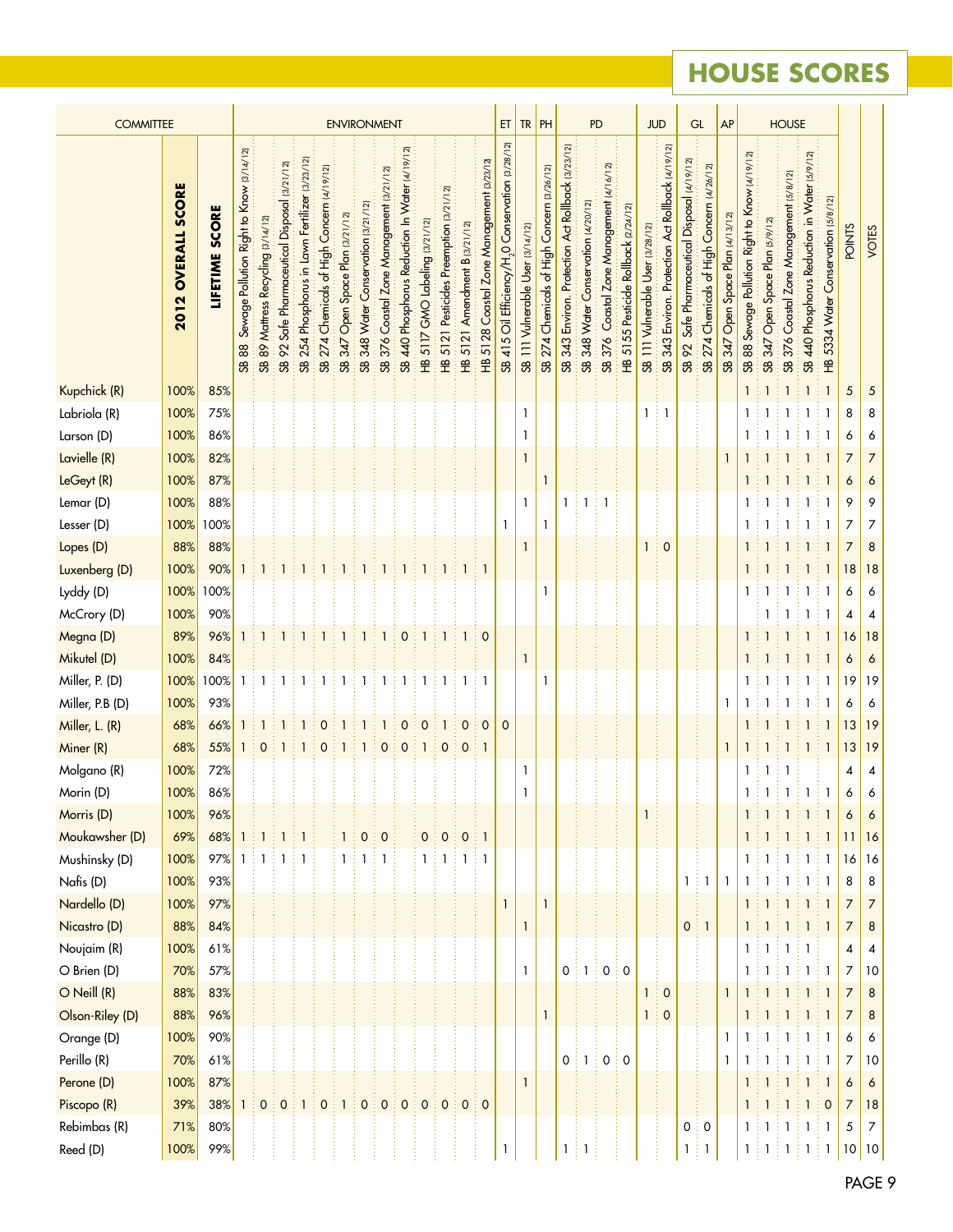## **House Scores**

**Committee abbreviations:** ET: Energy & Technology; TR: Transportation; PH: Public Health; PD: Planning & Development; JUD: Judiciary; GL: General Law; AP: Appropriations

| <b>COMMITTEE</b>        |                              |                |                                                                                     |                                          |                                                             |                                                        |                                                 | <b>ENVIRONMENT</b>                          |                                           |                                               |                                                  |                                |                                                                   |                                                               |                                                      | ET                                                              | $TR$ PH                          |                                                     |                                                                            | PD                                       |                                                |                                                | <b>JUD</b>                       |                                                           | GL                                                         |                                                          | <b>AP</b>                          |                                                     |                                       | <b>HOUSE</b>                                     |                                                                                           |                |                |
|-------------------------|------------------------------|----------------|-------------------------------------------------------------------------------------|------------------------------------------|-------------------------------------------------------------|--------------------------------------------------------|-------------------------------------------------|---------------------------------------------|-------------------------------------------|-----------------------------------------------|--------------------------------------------------|--------------------------------|-------------------------------------------------------------------|---------------------------------------------------------------|------------------------------------------------------|-----------------------------------------------------------------|----------------------------------|-----------------------------------------------------|----------------------------------------------------------------------------|------------------------------------------|------------------------------------------------|------------------------------------------------|----------------------------------|-----------------------------------------------------------|------------------------------------------------------------|----------------------------------------------------------|------------------------------------|-----------------------------------------------------|---------------------------------------|--------------------------------------------------|-------------------------------------------------------------------------------------------|----------------|----------------|
|                         | <b>OVERALL SCORE</b><br>2012 | LIFETIME SCORE | (3/14/12)<br>Know<br>$\mathbf{Q}$<br><b>Right</b><br>Pollution<br>Sewage<br>88<br>ஜ | Recycling (3/14/12)<br>89 Mattress<br>SB | (3/21/12)<br>Safe Pharmaceutical Disposal<br>$\infty$<br>SB | in Lawn Fertilizer (3/23/12)<br>Phosphorus<br>254<br>æ | Chemicals of High Concern (4/19/12)<br>274<br>æ | Plan (3/21/12)<br>Space<br>Open<br>347<br>æ | Conservation (3/21/12)<br>348 Water<br>கு | Coastal Zone Management (3/21/12)<br>376<br>ஜ | 440 Phosphorus Reduction In Water (4/19/12)<br>க | HB 5117 GMO Labeling (3/21/12) | Pesticides Preemption 3/21/12)<br>5121<br>$\overline{\mathbf{f}}$ | <b>B</b> (3/21/12)<br>Amendment<br>5121<br>$\dot{\mathbb{E}}$ | 5128 Coastal Zone Management (3/23/12)<br>$\ddot{P}$ | 415 Oil Efficiency/H <sub>2</sub> 0 Conservation (3/28/12)<br>க | SB 111 Vulnerable User (3/14/12) | Concern (3/26/12)<br>Chemicals of High<br>274<br>SB | Rollback (3/23/12)<br>$\overline{A}$<br>Protection<br>Environ.<br>343<br>æ | Conservation (4/20/12)<br>348 Water<br>æ | 4/16/12<br>Coastal Zone Management<br>376<br>ஜ | 5155 Pesticide Rollback (2/24/12)<br>$\dot{P}$ | SB 111 Vulnerable User (3/28/12) | Protection Act Rollback (4/19/12)<br>Environ.<br>343<br>æ | (4/19/12)<br>Safe Pharmaceutical Disposal<br>$\infty$<br>æ | 274 Chemicals of High Concern (4/26/12)<br>$\frac{1}{2}$ | 347 Open Space Plan (4/13/12)<br>ஜ | Sewage Pollution Right to Know (4/19/12)<br>88<br>æ | Open Space Plan (5/9/12)<br>347<br>SB | Zone Management (5/8/12)<br>Coastal<br>376'<br>æ | 440 Phosphorus Reduction in Water (5/9/12)<br>5334 Water Conservation (5/8/12)<br>கு<br>E | <b>POINTS</b>  | VOTES          |
| Reynolds (D)            | 78%                          | 83%            |                                                                                     |                                          |                                                             |                                                        |                                                 |                                             |                                           |                                               |                                                  |                                |                                                                   |                                                               |                                                      |                                                                 |                                  |                                                     | 0                                                                          | i 1                                      | $\mathbf 0$                                    |                                                |                                  |                                                           |                                                            |                                                          | 1                                  | 1                                                   |                                       | -1                                               | $\mathbf{1}$<br>$\mathbf{1}$                                                              | 7              | 9              |
| Rigby (R)               | 67%                          | 68%            | 1                                                                                   | 0                                        | 0                                                           | ÷ 1                                                    |                                                 |                                             | 0                                         | 0                                             |                                                  | 1                              | -1                                                                |                                                               | 0                                                    |                                                                 |                                  |                                                     |                                                                            |                                          |                                                |                                                |                                  |                                                           |                                                            |                                                          | 1                                  |                                                     |                                       |                                                  | 1<br>-1                                                                                   | 10             | 15             |
| Ritter, E. (D)          | 100%                         | 97%            |                                                                                     |                                          |                                                             |                                                        |                                                 |                                             |                                           |                                               |                                                  |                                |                                                                   |                                                               |                                                      | $\mathbf{1}$                                                    |                                  | $\mathbf{1}$                                        |                                                                            |                                          |                                                |                                                |                                  |                                                           |                                                            |                                                          | $\mathbf{1}$                       |                                                     |                                       |                                                  | Ŧ<br>1                                                                                    | 8              | 8              |
| Ritter, M. (D)          | 75%                          | 80%            |                                                                                     |                                          |                                                             |                                                        |                                                 |                                             |                                           |                                               |                                                  |                                |                                                                   |                                                               |                                                      |                                                                 |                                  |                                                     | 1                                                                          | 1                                        | $\mathbf 0$                                    | $\vdots$ 0                                     |                                  |                                                           |                                                            |                                                          |                                    |                                                     |                                       |                                                  |                                                                                           | 6              | 8              |
| Robles (D)              | 83%                          | 87%            |                                                                                     |                                          |                                                             |                                                        |                                                 |                                             |                                           |                                               |                                                  |                                |                                                                   |                                                               |                                                      |                                                                 |                                  |                                                     |                                                                            |                                          |                                                |                                                |                                  |                                                           | 0                                                          | E 1.                                                     |                                    |                                                     |                                       |                                                  | -1                                                                                        | 5              | 6              |
| Rojas (D)               | 88%                          | 86%            |                                                                                     |                                          |                                                             |                                                        |                                                 |                                             |                                           |                                               |                                                  |                                |                                                                   |                                                               |                                                      |                                                                 |                                  |                                                     | 0:1                                                                        | ÷                                        | -1                                             |                                                |                                  |                                                           |                                                            |                                                          |                                    |                                                     |                                       |                                                  | 1<br>i 1                                                                                  | $\overline{7}$ | 8              |
| Roldan (D)              | 100%                         | 91%            |                                                                                     |                                          |                                                             |                                                        |                                                 |                                             |                                           |                                               |                                                  |                                |                                                                   |                                                               |                                                      |                                                                 |                                  |                                                     |                                                                            |                                          |                                                |                                                |                                  |                                                           |                                                            |                                                          | $\mathbf{1}$                       |                                                     |                                       |                                                  | 1                                                                                         | $\overline{7}$ | $\overline{7}$ |
| Rose (D)                | 80%                          | 90%            | 1                                                                                   | ÷                                        | H H H                                                       |                                                        |                                                 | ÷                                           |                                           | $\Omega$                                      |                                                  | ÷<br>1                         | Ŧ<br>1                                                            | 1:                                                            | $\mathbf 0$                                          |                                                                 |                                  |                                                     | 0:1                                                                        |                                          | $\mathbf 0$                                    | $\pm$ 1                                        |                                  |                                                           |                                                            |                                                          |                                    |                                                     |                                       |                                                  | -1                                                                                        | 16             | 20             |
| Rovero (D)              | 100%                         | 100%           |                                                                                     |                                          |                                                             |                                                        |                                                 |                                             |                                           |                                               |                                                  |                                |                                                                   |                                                               |                                                      |                                                                 |                                  |                                                     |                                                                            |                                          |                                                |                                                |                                  |                                                           |                                                            |                                                          |                                    |                                                     | $\mathbf{1}$                          | -1                                               | 1<br>-1                                                                                   | 5              | 5              |
| Rowe (R)                | 100%                         | 69%            |                                                                                     |                                          |                                                             |                                                        |                                                 |                                             |                                           |                                               |                                                  |                                |                                                                   |                                                               |                                                      |                                                                 |                                  |                                                     |                                                                            |                                          |                                                |                                                |                                  |                                                           |                                                            |                                                          |                                    |                                                     |                                       |                                                  |                                                                                           | 6              | 6              |
| Roy (D)                 | 89%<br>85%                   | 88%<br>91%     |                                                                                     |                                          |                                                             |                                                        | $\mathbf 0$                                     |                                             | i 1                                       | 0<br>$\mathbf 0$                              | $\mathbf 0$<br>$\mathbf 0$                       | -1                             |                                                                   |                                                               | $\pm$ 1                                              |                                                                 |                                  | 1                                                   |                                                                            |                                          |                                                |                                                |                                  |                                                           |                                                            |                                                          |                                    |                                                     |                                       |                                                  | 1                                                                                         | 16             | 18<br>20       |
| Ryan (D)<br>Sampson (R) | 88%                          | 78%            |                                                                                     |                                          |                                                             |                                                        |                                                 |                                             |                                           |                                               |                                                  |                                |                                                                   |                                                               |                                                      |                                                                 |                                  |                                                     |                                                                            |                                          |                                                |                                                | 1                                | 0                                                         |                                                            |                                                          | 1<br>1                             |                                                     |                                       |                                                  | -1<br>1                                                                                   | 17<br>7        | 8              |
| Sanchez (D)             | 100%                         | 100%           |                                                                                     |                                          |                                                             |                                                        |                                                 |                                             |                                           |                                               |                                                  |                                |                                                                   |                                                               |                                                      |                                                                 |                                  |                                                     |                                                                            |                                          |                                                |                                                |                                  |                                                           |                                                            |                                                          |                                    |                                                     |                                       |                                                  | 1<br>-1                                                                                   | 5              | 5              |
| Santiago (D)            | 100%                         | 75%            |                                                                                     |                                          |                                                             |                                                        |                                                 |                                             |                                           |                                               |                                                  |                                |                                                                   |                                                               |                                                      |                                                                 | 1                                |                                                     |                                                                            |                                          |                                                |                                                |                                  |                                                           |                                                            |                                                          |                                    |                                                     |                                       |                                                  |                                                                                           | 6              | 6              |
| Sawyer (R)              | 86%                          | 68%            |                                                                                     |                                          |                                                             |                                                        |                                                 |                                             |                                           |                                               |                                                  |                                |                                                                   |                                                               |                                                      |                                                                 | 0                                |                                                     |                                                                            |                                          |                                                |                                                |                                  |                                                           |                                                            |                                                          | 1                                  | 1                                                   |                                       |                                                  | 1                                                                                         | 6              | 7              |
| Sayers (D)              | 100%                         | 80%            |                                                                                     |                                          |                                                             |                                                        |                                                 |                                             |                                           |                                               |                                                  |                                |                                                                   |                                                               |                                                      |                                                                 | 1                                |                                                     |                                                                            |                                          |                                                |                                                |                                  |                                                           |                                                            |                                                          | 1                                  |                                                     |                                       | J.                                               | 1                                                                                         | 7              | $\overline{7}$ |
| Schofield (D)           | 100%                         | 90%            |                                                                                     |                                          |                                                             |                                                        |                                                 |                                             |                                           |                                               |                                                  |                                |                                                                   |                                                               |                                                      |                                                                 |                                  |                                                     |                                                                            |                                          |                                                |                                                |                                  |                                                           |                                                            |                                                          | 1                                  |                                                     |                                       |                                                  | 1                                                                                         | 6              | 6              |
| Scribner (R)            | 86%                          | 68%            |                                                                                     |                                          |                                                             |                                                        |                                                 |                                             |                                           |                                               |                                                  |                                |                                                                   |                                                               |                                                      |                                                                 | $\mathbf{1}$                     | $\mathsf{O}\xspace$                                 |                                                                            |                                          |                                                |                                                |                                  |                                                           |                                                            |                                                          |                                    | 1                                                   | $\mathbf{1}$                          | Ŧ                                                | $\mathbf{1}$<br>$\mathbf{1}$                                                              | 6              | $\overline{7}$ |
| Serra (D)               | 88%                          | 86%            |                                                                                     |                                          |                                                             |                                                        |                                                 |                                             |                                           |                                               |                                                  |                                |                                                                   |                                                               |                                                      |                                                                 | $\mathbf{1}$                     |                                                     |                                                                            |                                          |                                                |                                                | 1                                | $\mathbf 0$                                               |                                                            |                                                          |                                    |                                                     | Ŧ                                     | $\mathbf{1}$<br>Ŧ                                | } 1<br>$\bigcirc$                                                                         | $\overline{7}$ | 8              |
| Shaban (R)              | 53%                          | 55%            | $1\pm$                                                                              |                                          | 0:0:1                                                       |                                                        | 0:1<br>÷                                        | ÷                                           | $1\pm$                                    | 0                                             | $\vdots$ 0                                       | $\frac{1}{2}$ 0                | $\vdots$ 0                                                        |                                                               | 0                                                    |                                                                 |                                  |                                                     |                                                                            |                                          |                                                |                                                | 1                                | $\mathbf 0$                                               |                                                            |                                                          |                                    | 1<br>÷.                                             | $\mathbf{1}$                          | $\mathbf{1}$<br>÷                                | 1<br>÷ 1                                                                                  | 10             | 19             |
| Sharkey (D)             | 100%                         | 95%            |                                                                                     |                                          |                                                             |                                                        |                                                 |                                             |                                           |                                               |                                                  |                                |                                                                   |                                                               |                                                      |                                                                 |                                  |                                                     |                                                                            |                                          |                                                |                                                |                                  |                                                           |                                                            |                                                          |                                    |                                                     | $\mathbf{1}$                          | - 1<br>ł                                         | -1<br>i 1                                                                                 | 5              | 5              |
| Simanski (R)            | 67%                          | 69%            |                                                                                     |                                          |                                                             |                                                        |                                                 |                                             |                                           |                                               |                                                  |                                |                                                                   |                                                               |                                                      |                                                                 |                                  |                                                     | $\mathbf 0$                                                                | $\mathbf{1}$                             | $\mathsf{O}\xspace$                            | $\pmb{0}$                                      | $\mathbf{1}$                     | $\circ$                                                   |                                                            |                                                          | $\mathbf{1}$                       | Ŧ<br>1                                              | $\mathbf{1}$<br>Ŧ                     | Ŧ<br>-1                                          | $\mathbf{1}$<br>$\mathbf{1}$<br>Ł                                                         | 8              | 12             |
| Smith (R)               | 55%                          | 44%            |                                                                                     |                                          |                                                             |                                                        |                                                 |                                             |                                           |                                               |                                                  |                                |                                                                   |                                                               |                                                      |                                                                 |                                  |                                                     | 0:                                                                         | $\mathbf 0$                              | $\mathbf 0$                                    | $\vdots$ 0                                     | $\mathbf{1}$                     | $\frac{1}{2}$ 0                                           |                                                            |                                                          |                                    | $\mathbf{1}$                                        | $\mathbf{1}$                          | -1                                               | i 1<br>$\pm$ 1                                                                            | 6              | 11             |
| Srinivasan (R)          | 100%                         | 90%            |                                                                                     |                                          |                                                             |                                                        |                                                 |                                             |                                           |                                               |                                                  |                                |                                                                   |                                                               |                                                      |                                                                 |                                  | 1                                                   |                                                                            |                                          |                                                |                                                |                                  |                                                           |                                                            |                                                          |                                    |                                                     | 1                                     | $\mathbf{1}$                                     | 1<br>-1                                                                                   | 6              | 6              |
| Stallworth (D)          | 100%                         | 90%            |                                                                                     |                                          |                                                             |                                                        |                                                 |                                             |                                           |                                               |                                                  |                                |                                                                   |                                                               |                                                      |                                                                 |                                  | $\mathbf{1}$                                        |                                                                            |                                          |                                                |                                                |                                  |                                                           |                                                            |                                                          |                                    | 1                                                   | $\mathbf{1}$<br>÷                     | $\mathbf{1}$<br>÷                                | 1<br>1                                                                                    | 6              | 6              |
| Steinberg (D)           | 100%                         | 93%            |                                                                                     |                                          |                                                             |                                                        |                                                 |                                             |                                           |                                               |                                                  |                                |                                                                   |                                                               |                                                      | $\mathbf{I}$                                                    | $\mathbf{1}$                     |                                                     |                                                                            |                                          |                                                |                                                |                                  |                                                           |                                                            |                                                          |                                    | 1<br>Ŧ                                              | $\mathbf{1}$                          | $\pm 1$                                          | $\pm 1$<br>$\pm 1$                                                                        | $\overline{7}$ | $\overline{7}$ |
| Taborsak (D)            | 90%                          | 87%            |                                                                                     |                                          |                                                             |                                                        |                                                 |                                             |                                           |                                               |                                                  |                                |                                                                   |                                                               |                                                      |                                                                 |                                  | $\mathbf{1}$                                        |                                                                            |                                          |                                                |                                                | $\mathbf{1}$                     | $\frac{1}{2}$ 0                                           | $\mathbf{1}$                                               | $\pm 1$                                                  |                                    | 1                                                   | $\mathbf{1}$                          | -1                                               | $\pm$ 1<br>i 1                                                                            | 9              | 10             |
| Tallarita (D)           | 86%                          | 89%            |                                                                                     |                                          |                                                             |                                                        |                                                 |                                             |                                           |                                               |                                                  |                                |                                                                   |                                                               |                                                      |                                                                 |                                  |                                                     |                                                                            |                                          |                                                |                                                |                                  |                                                           | $\mathbf{1}$                                               | $\mathbf 0$                                              |                                    | 1:1                                                 | ÷                                     | $\mathbf{1}$                                     | ÷ 1<br>$\pm$ 1                                                                            | 6              | $\overline{7}$ |
| Tercyak (D)             | 100%                         | 93%            |                                                                                     |                                          |                                                             |                                                        |                                                 |                                             |                                           |                                               |                                                  |                                |                                                                   |                                                               |                                                      |                                                                 |                                  | $\mathbf{1}$                                        |                                                                            |                                          |                                                |                                                |                                  |                                                           |                                                            |                                                          | 1                                  | 1                                                   | $\mathbf{1}$                          | - 1<br>÷                                         | $\mathbf{1}$<br>$\pm 1$                                                                   | 7              | 7              |
| Thompson (D)            | 100%                         | 94%            |                                                                                     |                                          |                                                             |                                                        |                                                 |                                             |                                           |                                               |                                                  |                                |                                                                   |                                                               |                                                      |                                                                 |                                  |                                                     |                                                                            |                                          |                                                |                                                |                                  |                                                           |                                                            |                                                          | $\mathbf{1}$                       | 1                                                   | $\pm 1$                               | $\pm$ 1<br>÷                                     | $\pm 1$<br>$\mathbf{1}$                                                                   | 6              | 6              |
| Tong (D)                | 100%                         | 90%            |                                                                                     |                                          |                                                             |                                                        |                                                 |                                             |                                           |                                               |                                                  |                                |                                                                   |                                                               |                                                      | $\mathbf{1}$                                                    |                                  |                                                     |                                                                            |                                          |                                                |                                                | $1 \nmid 1$                      |                                                           |                                                            |                                                          |                                    | 1                                                   | $\mathbf{1}$                          | $\pm$ 1                                          | $\pm 1$<br>i 1                                                                            | 8              | 8              |
| Urban (D)               | 100%                         | 94%            | 1                                                                                   |                                          |                                                             |                                                        |                                                 |                                             |                                           |                                               | $\mathbf{1}$                                     | 1                              |                                                                   | 1                                                             | $\pm 1$                                              |                                                                 |                                  |                                                     |                                                                            |                                          |                                                |                                                |                                  |                                                           |                                                            |                                                          | 1                                  | 1                                                   | 1                                     | -1                                               | $\mathbf{1}$<br>1                                                                         | 19             | 19             |
| Verrengia (D)           | 88%                          | 69%            |                                                                                     |                                          |                                                             |                                                        |                                                 |                                             |                                           |                                               |                                                  |                                |                                                                   |                                                               |                                                      |                                                                 | -1                               |                                                     |                                                                            |                                          |                                                |                                                | 1                                | $\mathbf 0$                                               |                                                            |                                                          |                                    | 1                                                   | E 1 E 1                               |                                                  | $\pm 1$<br>$\pm$ 1                                                                        | 7              | 8              |
| Villano (D)             | 100%                         | 92%            |                                                                                     |                                          |                                                             |                                                        |                                                 |                                             |                                           |                                               |                                                  |                                |                                                                   |                                                               |                                                      |                                                                 |                                  |                                                     |                                                                            |                                          |                                                |                                                |                                  |                                                           |                                                            |                                                          |                                    |                                                     |                                       |                                                  |                                                                                           | 5              | $\sqrt{5}$     |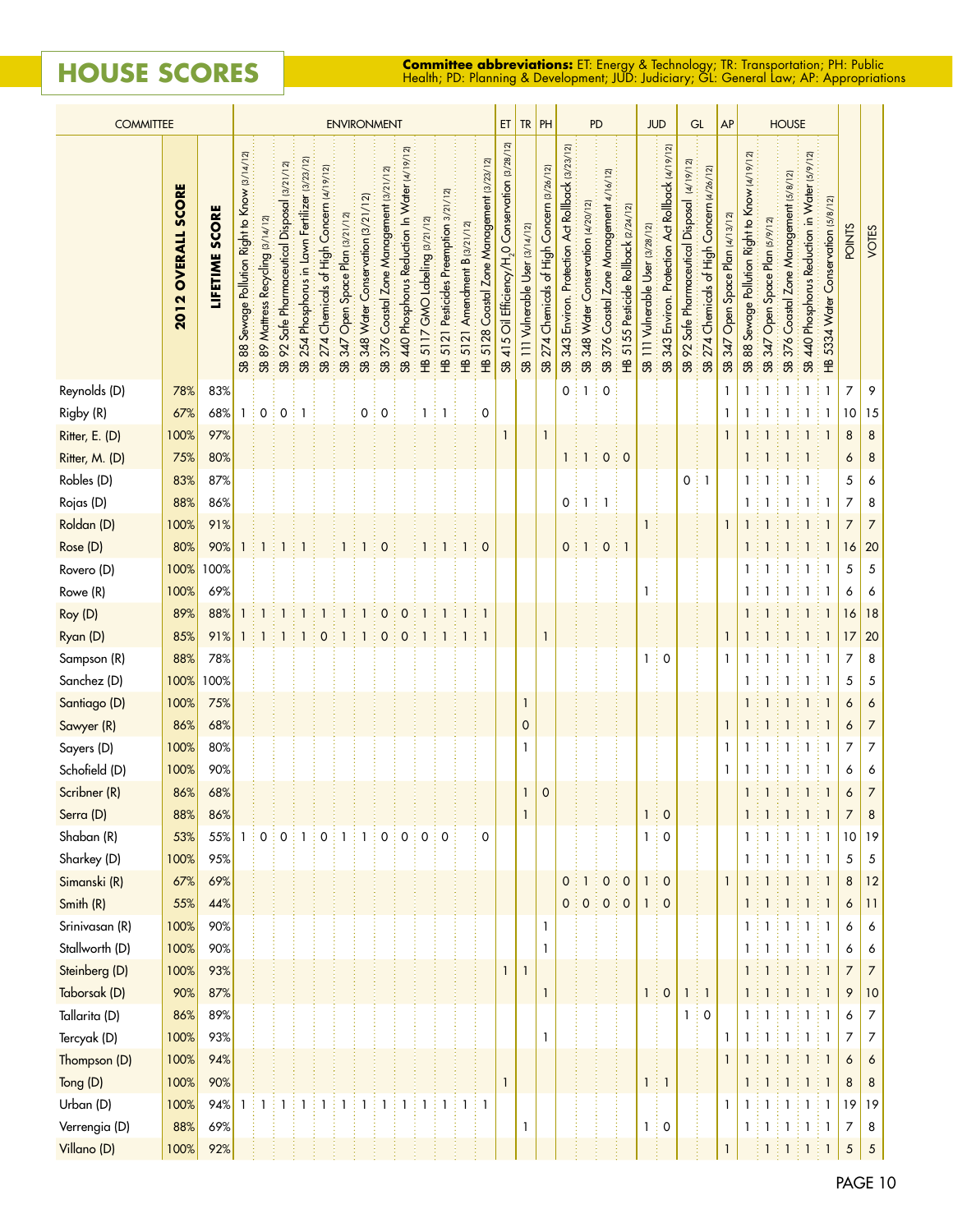## **HOUSE Scores**

| <b>COMMITTEE</b> |                                 |                          |                                                        |                                                   |                                                           |                                                              |                                                                 | <b>ENVIRONMENT</b>                     |                                             |                                                         |                                                  |                                     |                                 |                                 |                                                   | ET                                                                    | TR                                  | PH                                              |                                                                  | PD                                           |                                               |                                        | <b>JUD</b>                         |                                                         | GL                                               |                                                     | <b>AP</b>                              |                                                        |                                      | <b>HOUSE</b>                                  |                                                    |                                          |               |       |
|------------------|---------------------------------|--------------------------|--------------------------------------------------------|---------------------------------------------------|-----------------------------------------------------------|--------------------------------------------------------------|-----------------------------------------------------------------|----------------------------------------|---------------------------------------------|---------------------------------------------------------|--------------------------------------------------|-------------------------------------|---------------------------------|---------------------------------|---------------------------------------------------|-----------------------------------------------------------------------|-------------------------------------|-------------------------------------------------|------------------------------------------------------------------|----------------------------------------------|-----------------------------------------------|----------------------------------------|------------------------------------|---------------------------------------------------------|--------------------------------------------------|-----------------------------------------------------|----------------------------------------|--------------------------------------------------------|--------------------------------------|-----------------------------------------------|----------------------------------------------------|------------------------------------------|---------------|-------|
|                  | <b>SCORE</b><br>OVERALL<br>2012 | <b>SCORE</b><br>LIFETIME | Pollution Right to Know (3/14/12)<br>Sewage<br>88<br>æ | Recycling (3/14/12)<br>Mattress<br>$\infty$<br>SB | $\overline{2}$<br>Safe Pharmaceutical Disposal<br>92<br>æ | (3/23/12)<br>Fertilizer<br>in Lawn<br>Phosphorus<br>254<br>ஜ | Concern<br>High<br>$\overline{\sigma}$<br>Chemicals<br>27.<br>æ | Open Space Plan (3/21/12)<br>347<br>SB | Conservation (3/21/12)<br>Water<br>348<br>ஜ | Management <sub>13</sub><br>Zone<br>Coastal<br>376<br>ஜ | 440 Phosphorus Reduction In Water (4/19/12)<br>ஜ | GMO Labeling (3/21/12)<br>5117<br>E | 5121 Pesticides Preemption<br>E | 5121 Amendment B (3/21/12)<br>E | Zone Management (3/23/12)<br>Coastal<br>5128<br>E | (3/28/12)<br>Conservation<br>415 Oil Efficiency/H <sub>2</sub> 0<br>æ | 111 Vulnerable User (3/14/12)<br>SB | Chemicals of High Concern (3/26/12)<br>274<br>æ | 343 Environ. Protection Act Rollback (3/23/12)<br>$\mathfrak{B}$ | Conservation (4/20/12)<br>Water<br>348<br>SB | 16/12<br>चे<br>Management<br>Zone<br>376<br>æ | 5155 Pesticide Rollback (2/24/12)<br>£ | 111 Vulnerable User (3/28/12)<br>ஜ | Environ. Protection Act Rollback (4/19/12)<br>343<br>SB | Safe Pharmaceutical Disposal (4/19/12)<br>2<br>æ | Concern (4/26/12)<br>Chemicals of High<br>274<br>SB | Open Space Plan (4/13/12)<br>347<br>SB | Know (4/19/12)<br>Sewage Pollution Right to<br>88<br>æ | Open Space Plan (5/9/12)<br>347<br>æ | Coastal Zone Management (5/8/12)<br>376<br>SB | Phosphorus Reduction in Water (5/9/12)<br>440<br>ஜ | Conservation (5/8/12)<br>5334 Water<br>운 | <b>POINTS</b> | VOTES |
| Wadsworth (R)    | 100%                            | 82%                      |                                                        |                                                   |                                                           |                                                              |                                                                 |                                        |                                             |                                                         |                                                  |                                     |                                 |                                 |                                                   |                                                                       |                                     |                                                 |                                                                  |                                              |                                               |                                        |                                    |                                                         |                                                  |                                                     |                                        |                                                        | $\pm$ 1                              | $+1+1$                                        |                                                    | -1                                       | 7             | 7     |
| Walker (D)       | 100%                            | 95%                      |                                                        |                                                   |                                                           |                                                              |                                                                 |                                        |                                             |                                                         |                                                  |                                     |                                 |                                 |                                                   |                                                                       |                                     |                                                 |                                                                  |                                              |                                               |                                        |                                    |                                                         |                                                  |                                                     |                                        |                                                        |                                      |                                               | ÷                                                  | -1                                       | 7             | 7     |
| Widlitz (D)      | 100%                            | 94%                      |                                                        |                                                   |                                                           |                                                              |                                                                 |                                        |                                             |                                                         |                                                  |                                     |                                 |                                 |                                                   |                                                                       |                                     |                                                 |                                                                  |                                              |                                               |                                        |                                    |                                                         |                                                  |                                                     |                                        |                                                        |                                      |                                               | $\pm$ 1                                            | -91                                      | 5             | 5     |
| Williams, S. (R) | 100%                            | 65%                      |                                                        |                                                   |                                                           |                                                              |                                                                 |                                        |                                             |                                                         |                                                  |                                     |                                 |                                 |                                                   |                                                                       |                                     |                                                 |                                                                  |                                              |                                               |                                        |                                    |                                                         |                                                  |                                                     |                                        |                                                        | $\pm$ 1                              | -11                                           | $\pm$ 1                                            | -11                                      | 5             | 5     |
| Willis (D)       | 100%                            | 97%                      |                                                        |                                                   |                                                           |                                                              |                                                                 |                                        |                                             |                                                         |                                                  | ÷                                   |                                 |                                 |                                                   |                                                                       |                                     |                                                 |                                                                  |                                              |                                               |                                        |                                    |                                                         |                                                  |                                                     |                                        |                                                        |                                      | -11                                           | $\pm$ 1                                            | $\pm 1$                                  | 19            | 19    |
| Wood (R)         | 100%                            | 78%                      |                                                        |                                                   |                                                           |                                                              |                                                                 |                                        |                                             |                                                         |                                                  |                                     |                                 |                                 |                                                   |                                                                       |                                     |                                                 |                                                                  |                                              |                                               |                                        |                                    |                                                         |                                                  |                                                     |                                        |                                                        | -9                                   |                                               | $\pm$ 1                                            | -11                                      | 6             | 6     |
| Wright, C. (D)   | 94%                             | 96%                      |                                                        |                                                   |                                                           |                                                              |                                                                 |                                        |                                             | 0                                                       |                                                  |                                     |                                 |                                 |                                                   |                                                                       |                                     |                                                 |                                                                  |                                              |                                               |                                        |                                    |                                                         |                                                  |                                                     |                                        |                                                        |                                      |                                               |                                                    | -1                                       | 17            | 18    |
| Wright, E. D)    | 100%                            | 98%                      |                                                        |                                                   |                                                           |                                                              |                                                                 |                                        |                                             |                                                         |                                                  |                                     |                                 |                                 |                                                   |                                                                       |                                     |                                                 |                                                                  |                                              |                                               |                                        | $\mathbf{1}$                       | $\pm$ 1                                                 |                                                  |                                                     |                                        |                                                        | $\pm$ 1                              |                                               | $\pm$ 1                                            | -11                                      | 19            | 19    |
| Yaccarino (R)    | 100%                            | 90%                      |                                                        |                                                   |                                                           |                                                              |                                                                 |                                        |                                             |                                                         |                                                  |                                     |                                 |                                 |                                                   |                                                                       |                                     |                                                 |                                                                  |                                              |                                               |                                        |                                    |                                                         |                                                  |                                                     |                                        |                                                        | 3131                                 |                                               | $\pm 1$                                            | -1                                       | 5             | 5     |
| Zalaski (D)      | 100%                            | 95%                      |                                                        |                                                   |                                                           |                                                              |                                                                 |                                        |                                             |                                                         |                                                  |                                     |                                 |                                 |                                                   |                                                                       |                                     |                                                 |                                                                  |                                              |                                               |                                        |                                    |                                                         |                                                  |                                                     |                                        |                                                        |                                      | 3131                                          |                                                    |                                          | 5             | 5     |



"The main reason we have environmental protection laws and regulations is to protect people's health. We expect clean air, clean water, and landscapes free from harmful substances. Our state legislators are in a unique position of advancing or blocking progress on these core needs on a statewide level."

Martha Phillips, CTLCV Boardmember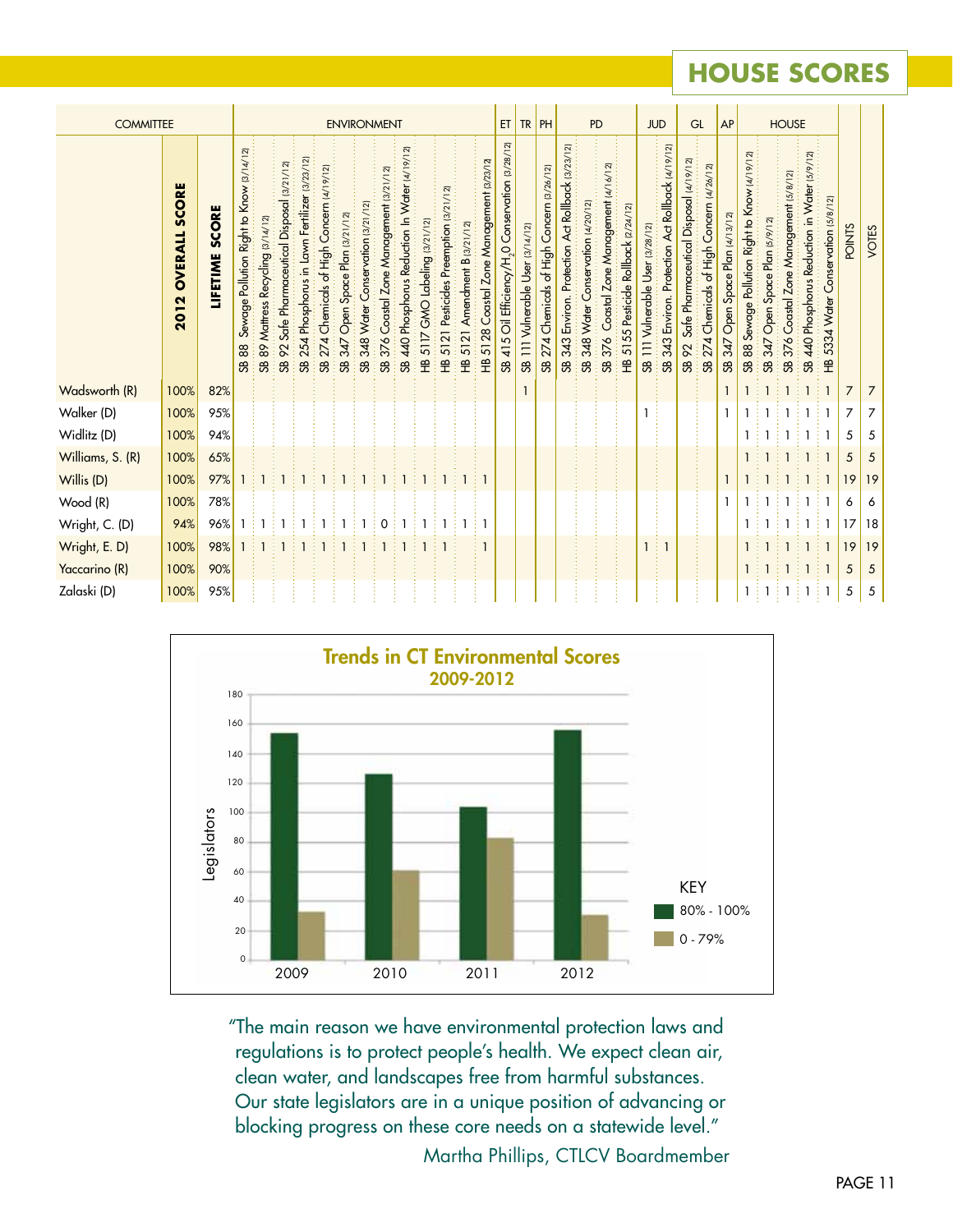## **BILLS THAT WERE SCORED**

#### Outdoor Wood Furnaces (SB 84): Died

This bill attempted to better regulate air pollution generated by outdoor wood burning furnaces with changes to installation, construction, emission standards, and the period of operations on all outdoor wood furnaces. This bill was weakened in the Environment Committee but strengthened by Senator Meyer's amendment on the Senate floor. The bill died when it failed to be called in the House. Yes was a pro-environment vote.

#### Sewage Pollution Right to Know (SB 88): Passed

This new law, Public Act 12-11, will build a partnership between the Departments of Energy and Environmental Protection, Public Health, and municipal sewage treatment facilities throughout the state. The partnership will develop a timely neighborhood notification system to alert the public of any occurrence or potential threat of sewage overflow into adjacent waterways. This bill was raised by the Environment Committee and passed in both the House and Senate unanimously.

Yes was a pro-environment vote.

#### Mattress Recycling (SB 89): Died

This was a first attempt to require that manufacturers create a system whereby mattresses would be sent for component recycling, remanufacture, or other appropriate post-consumer disposal at the end of their useful life. This program would have operated in a similar fashion to programs for the disposal of electronic waste and unused paint. There would have been no cost to the municipalities or state to dispose of a mattress, and it would have reduced illegal dumping. This bill was raised by the Environment Committee, passed by the Senate, but failed to be called in the House. Yes was a pro-environment vote.

#### Safe Pharmaceutical Disposal (SB 92): Died

This bill proposed to keep dangerous chemicals out of waterways by creating a safe pharmaceutical disposal program. The bill required state and local police to maintain lockboxes for the anonymous disposal of unused and expired pharmaceutical drugs. This bill was raised by the Environment Committee but died in the General Law Committee.

Yes was a pro-environment vote.

#### Vulnerable User (SB 111): Died

This bill would have created a new penalty for any person who caused harm to a vulnerable user of a public way, such as a pedestrian or biker. The penalty was for inflicting serious physical injury or death to a vulnerable user when a driver failed to operate a motor vehicle with due care. This bill was raised by the Transportation Committee and passed unanimously in the Senate due to the efforts of Senator Bye and Representative Lemar but failed to be called in the House. Yes was a pro-environment vote.

#### Phosphorus in Lawn Fertilizers (SB 254, original bill)

This bill would have restricted sale and use of fertilizers containing phosphorus on established lawns. Phosphorus leads to the pollution of fresh waters and is not needed on most lawns. With some changes, the bill passed the Environment Committee unanimously. Provisions of the bill were subsequently combined with bill 440 (see below). Yes was a pro-environment vote.



#### PHOSPHORUS REDUCTION IN WATER (SB 440, original bill)

This began in the Planning and Development Committee as a good bill that would have made municipal investments for phosphorus reduction in wastewater eligible for support under the Clean Water Fund. It quickly became one of the worst bills of the session, when the committee added a new section to override DEEP and EPA standards for phosphorus control under the Clean Water Act. This amendment swept aside DEEP's existing phosphorus strategy for the state; it also authorized six towns whose sewage treatment plants would be subject to these standards to be consulted on the development of a new state phosphorus strategy. Despite the efforts of many of our champions, this bill passed the Planning and Development Committee, Environment Committee and the Finance, Revenue, and Bonding Committee. No was the pro-environment vote in the committees.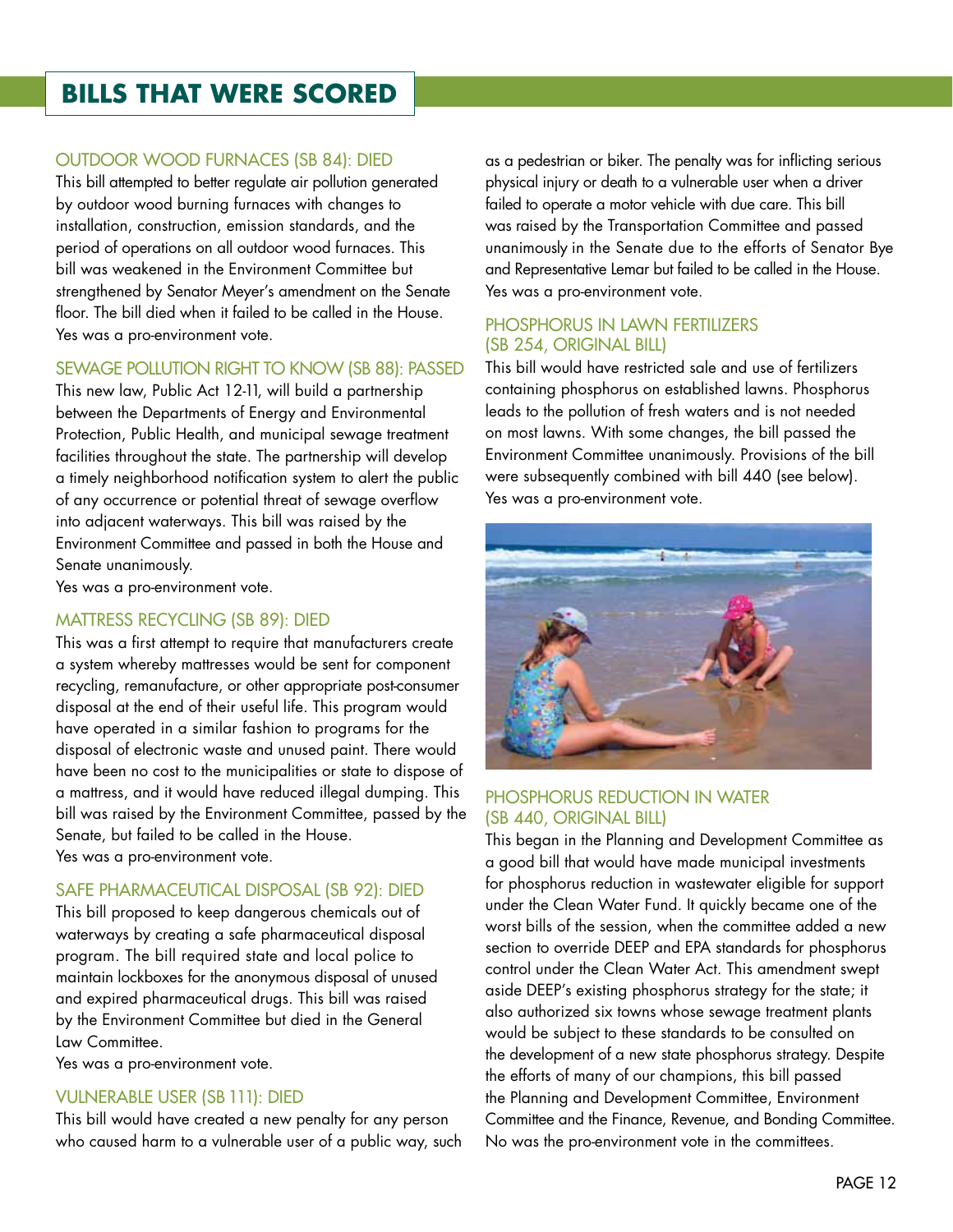#### PHOSPHORUS REDUCTION IN WATER (SB 440, FINAL bill incorporating SB 254): Passed

Following intense negotiations with the Speaker's staff, DEEP, environmental advocates, and municipal advocates, the anti-environmental provisions were softened, all affected municipalities were invited to the table, and a negotiated statement of legislative intent stipulated that nothing in the act would compromise DEEP's authority to regulate water quality under the Clean Water Act. This bill passed the Senate and House unanimously, and is now Public Act 12-155.

Yes was the pro-environment vote in the House and Senate.

#### Chemicals of High Concern for Children (SB 274): DIED

This bill would have required a collaborative effort by

Department of Public Health, Department of Energy and Environmental Protection, and Department of Consumer Protection to prepare a report with regard to chemicals of high concern to children. The report would have compared Connecticut with other states and made recommendations on how to identify chemicals of concern and reduce exposure. This bill was raised by the Public Health Committee but died on the Senate calendar.

"The only reason our air and water is cleaner now than 40 years ago is because of environmental laws like the Connecticut Environmental Protection Act. A conflict this year spawned a bill to weaken this law. The dispute was not between developers and environmentalists, but rather among the developers themselves. If it had passed, the environment would have been collateral damage. " Sue Merrow, CTLCV Boardmember

Open Space Plan (SB 347): Passed

This new law, Public Act 12-152, directs DEEP to improve the state's open space plan by: 1) identifying lands of highest conservation priority; 2) identifying lands in the custody of other state agencies that might warrant permanent conservation; and 3) recommending a method to establish an "open space registry." This bill was raised by the Environment Committee and passed unanimously in both the Senate and House.

Yes was a pro-environment vote.

#### Water Conservation (SB 348, SB 415, and HB 5334): Died

These bills would have advanced more efficient use and planning of water supplies and increased water system reliability by allowing alternative ratemaking mechanisms

> for private water utilities. These measures would have encouraged water conservation without financially penalizing the companies for selling less water. This bill passed the House due to the efforts of Representative Mushinsky and others but died on the Senate calendar. Yes was a pro-environment vote.

#### Coastal Zone **MANAGEMENT** (SB 376, original Bill)

This bill would have placed an unprecedented burden on municipal zoning commissions

Yes was a pro-environment vote.

#### Environmental Protection Act Rollback (SB 343): Died

This bill attempted to weaken Connecticut's landmark Environmental Protection Act of 1971. It would have impaired the public's ability to oppose development applications and subjected interveners to punitive and unnecessary measures. This bill originated in the Planning and Development Committee, passed the Judiciary Committee, and died on the Senate calendar. No was a pro-environment vote.

concerning all coastal zone erosion control structures. It would have required commissions to either approve an applicant's proposal or spend money to develop an alternate engineering plan for the applicant. At the same time, it would have put serious constraints on the alternate plan. This bill was raised by the Environment Committee and passed the Planning and Development Committee. No was a pro-environment vote.

#### Coastal Zone Management (HB 5128, original bill)

This proposal would have amended statutes to authorize the state and towns to consider sea level rise as a factor in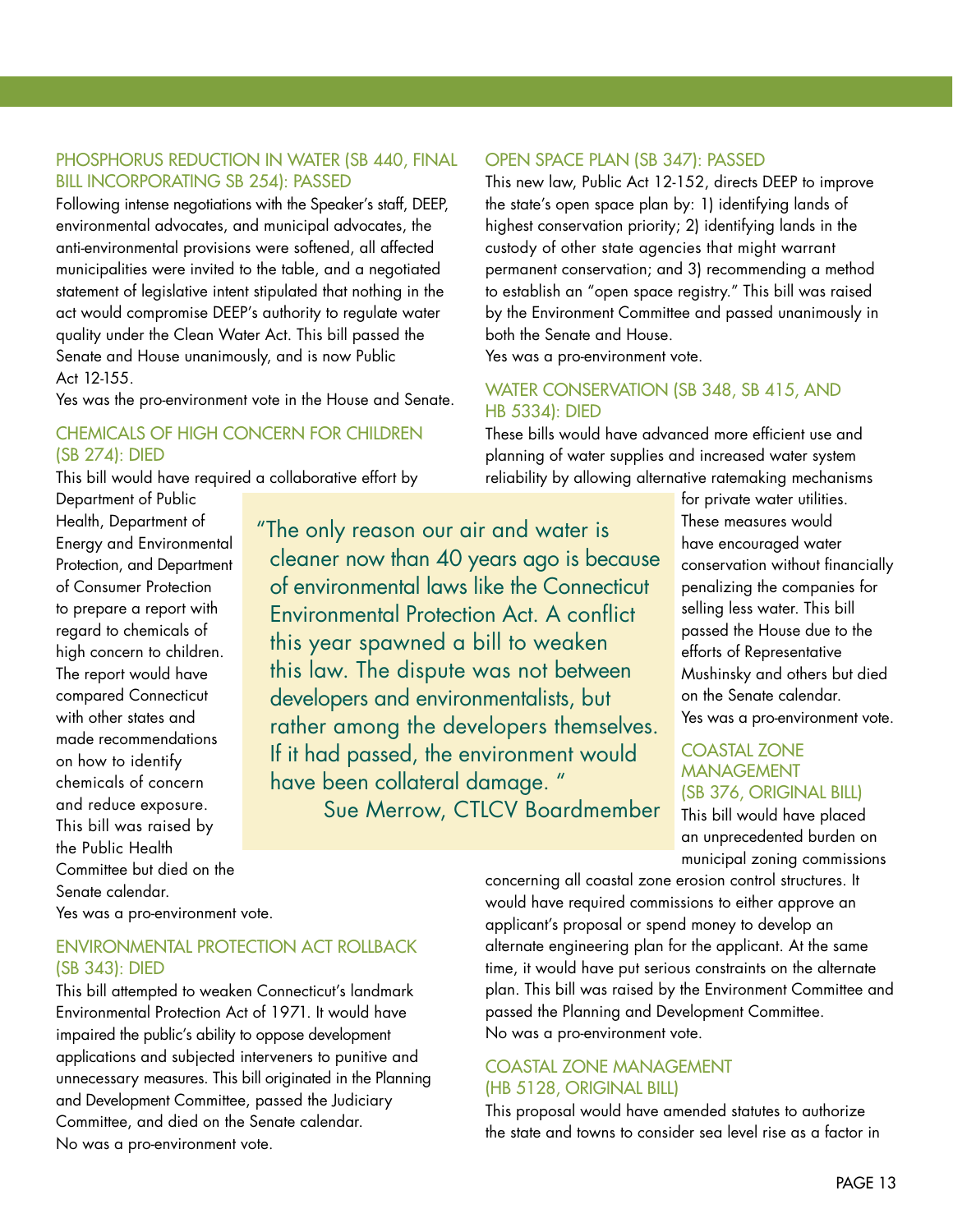## **BILLS THAT WERE SCORED**

certain planning and regulatory programs. It would have encouraged an orderly, fair, multi-decade process to realign coastal development in areas of severe land erosion and inundation. This bill originated in the Environment Committee. Yes was a pro-environment vote.

#### Coastal Zone Management (SB 376, final bill incorporating HB 5128 and other proposals): Passed

Following negotiations with Senator Fasano, environmental advocates, and DEEP, environmental concerns were addressed in the final version of the bill. This new law, Pubic Act 12-101, makes several changes to the Coastal Management Act and laws regulating certain activities in the state's tidal, coastal, or navigable waters. It authorizes the state and municipalities to consider sea level rise as a factor in planning and requires consideration of more environmentally compatible measures to protect structures from coastal erosion. The new version passed both the Senate and the House.

Yes was a pro-environment vote.

#### GMO Labeling (HB 5117): Died

This bill would have required the labeling of genetically engineered foods, or "GMOs." This mandatory labeling would have allowed consumers to identify and make informed food choices to avoid products that may cause health or environmental problems. This bill originated in the Environment Committee but died on the House calendar. Yes was a pro-environment vote.

#### PESTICIDE PREEMPTION (HB 5121): DIED

This legislation attempted to remove the Connecticut lawn-care pesticide preemption statute and give local control by allowing towns to decide whether or not they wanted to adopt stricter lawn care methods than the state. This bill originated in the Environment Committee but died in the Planning and Development Committee. We also scored an amendment in the Environment Committee that would have killed this initiative.

No was a pro-environment vote on the amendment. Yes was a pro-environment vote on the bill.

#### Pesticide Rollback (HB 5155): Died

Current law bans the application of lawn-care pesticides on any private or public preschool, or school grounds with students in eighth grade or lower, except in an emergency. This effort to repeal the ban originated in the Planning and Development Committee but died in the Environment Committee.

No was a pro-environment vote.

## **BILLS TRACKED BUT NOT SCORED**

#### Tree Cutting (SB 23): Passed

In the wake of significant and destructive storms in 2011 a number of unacceptable legislative proposals surfaced this session to address tree trimming. None of the bills passed. However, Governor Malloy's emergency preparedness and response bill (SB 23, now Pubic Act 12-148), did become law and creates a task force at DEEP charged with determining an environmentally sensitive approach to tree trimming issues. We did not know the final language in time to take a position on the bill.

#### Building Energy Efficiency Disclosure (HB 5385): Died

This initiative would have encouraged cost-effective, energy efficient investments in properties, reduced consumption, and cut pollution. While we encouraged this legislation, it had been changed several times to weaken the bill once it reached the House floor and could not be scored fairly.

#### Mercury Thermostat Disposal (SB 350): Passed

This new law, Public Act 12-54, establishes a manufacturer-based system of collecting and recycling out-of-service mercury thermostats. While this was a step in the right direction, advocates believe the program will not work without a financial incentive for people to recycle their thermostats. Without certainty on the impact of this bill, we chose not to include it in the score.

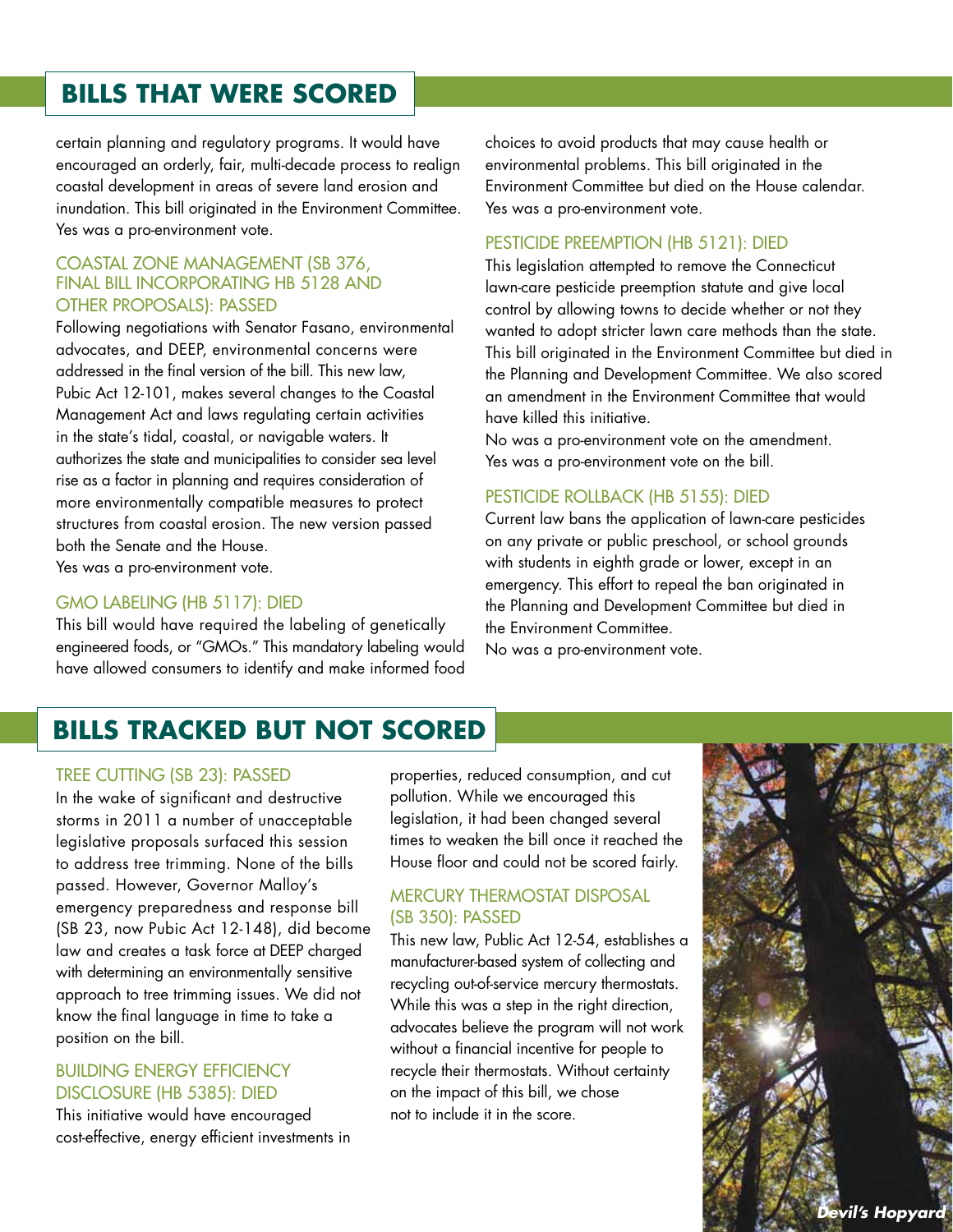## **LEGISLATIVE CHAMPIONS**



**Senator Donald Williams** (D-S29) As Senate President Pro Tempore, Senator Williams has been a staunch environmental supporter and gatekeeper for important legislation passing his Chamber. This session, he worked with advocates to ensure that recent gains made in environmental protection were not rolled back. He fought to pass a vulnerable user law, to advance new open space Protection Act. efforts, and to defend funding for the Community Investment Act.



#### **Senator Edward Meyer Senator Andrew**  (D-S12) As Senate co-chair of

the Environment Committee, Senator Meyer has continued to be our top champion on the majority of environmental issues. This year he was instrumental in progress on outdoor wood furnaces, mercury, mattress recycling, and the state's open space plan–while also stopping anti-environment legislation dealing with inland wetland permits, pesticide rollback, and the Environmental



**Maynard** (D-S18) As the Senate co-chair of the Transportation Committee and vice-chair of the Environment Committee, Senator Maynard was instrumental this year in advancing the Vulnerable User bill and a new water conservation initiative.



#### **Senator John McKinney** (R-S28)

As the Senate Minority Leader, Senator McKinney, a longtime environmental champion, was a fighting voice for our issues in the Senate. He continues to fight for efforts to preserve Connecticut's open space and cleanup of Long Island Sound.



#### **Representative Roberta Willis** (D-H64) As she has every session, Representative Willis worked tirelessly to lead many key environmental issues and work with advocates to stop efforts to weaken state environmental laws. This year she was essential in blocking attacks on current pesticide laws.



#### **Representative Philip Miller** (D-H36) As a freshman legislator, Representative Miller worked proactively to promote the state's open space plan and was a champion in advancing the GMO labeling bill. He made it a daily priority to fight for environmental legislation in the House.



**Representative Mae Flexer** (D-H44) Representative Flexer actively worked against ill-conceived legislation proposed in the Planning and Development Committee, casting difficult votes in opposition to the majority that would have weakened pesticides bans, the Environmental Protection Act, and coastal zone management.



#### **Representative Mary Mushinsky**

(D-H85) As Assistant Majority Leader and a member of the Environment Committee, Representative Mushinsky championed the effort to pass a new water conservation initiative and continues to lead reforms on all water management efforts.



#### **Representative Bill Wadsworth**

(R-H21) As a freshman legislator, Representative Wadsworth worked to fix several environmental concerns within the annual land conveyance bill. He helped secure the passage of the sewage right to know bill.



#### **Representative Gail Lavielle** (R-H143)

As a freshman legislator, Representative Lavielle made it a priority to fight for the protection of Long Island Sound. As a member of the Long Island Sound Caucus, she continues to fight for sustainable coastal zone management and environmentally responsible marina dredging.



**Representative David Baram** 

(D-H15) As the Vice Chair of the General Law Committee, Representative Baram was instrumental in the mattress recycling bill and the passage of the sewage right to know bill. He also defended against the repeal of the new municipal recreational land use law.